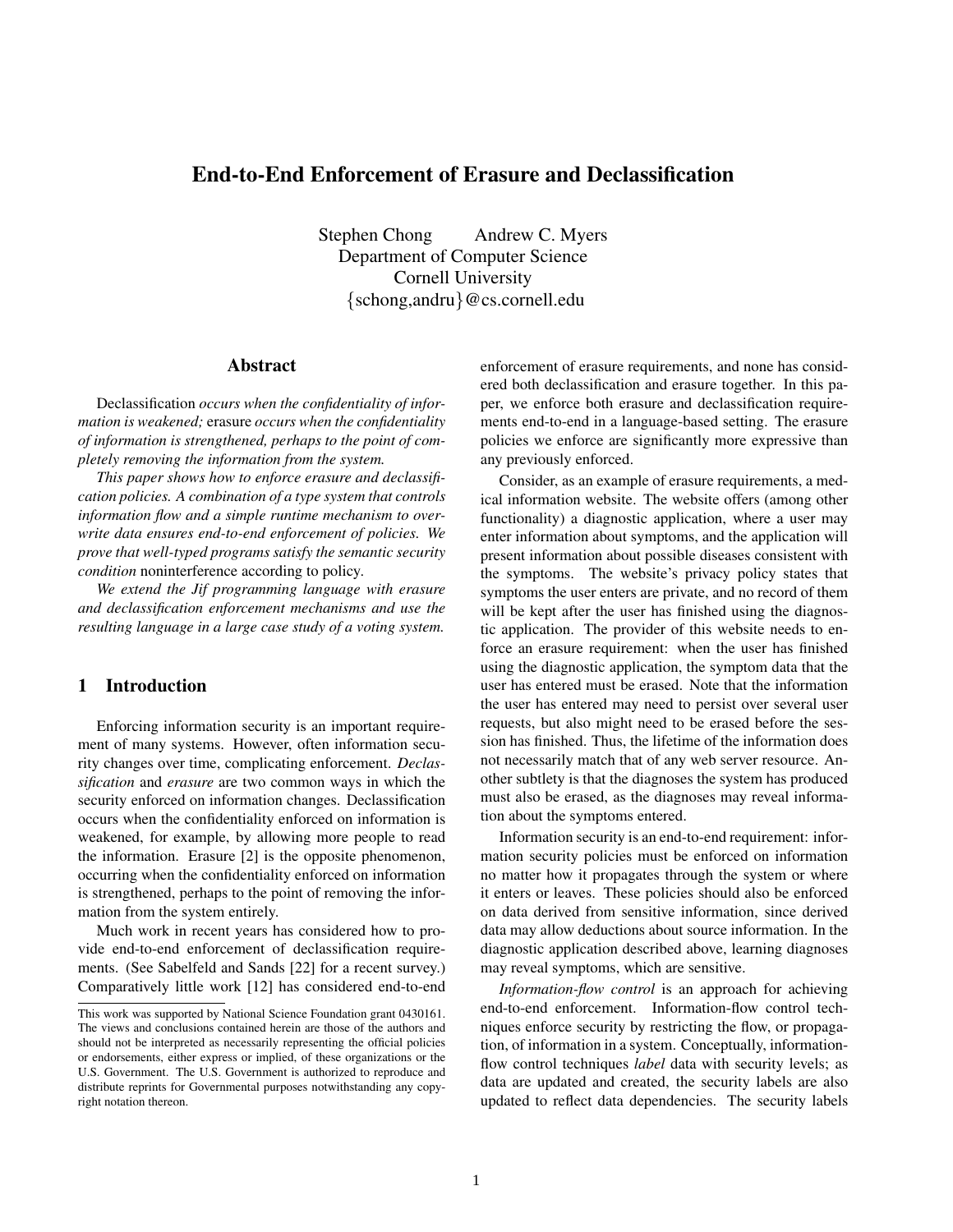can be used to prevent confidential data from being output on public channels. Static enforcement methods [21] can control information flow without incurring the performance overheads of representing security labels at runtime.

In this paper, we use static information-flow control to enforce erasure and declassification requirements end-toend. Erasure and declassification requirements are specified in a policy language that can express when information *may* be declassified, and when information *must* be erased. Section 2 reviews this policy language, which was introduced in earlier work [2] but lacked any enforcement mechanism.

Section 3 presents a simple imperative language that has a runtime mechanism for overwriting memory locations. A type system controls information flow, ensuring that information that needs to be erased is placed only in memory locations that will be overwritten at appropriate times.

Noninterference [7] is an end-to-end semantic security condition. It is well-known that noninterference is too strong in the presence of declassification, which intentionally makes sensitive information public. However, noninterference is too weak in the presence of erasure—it cannot express erasure requirements, which restrict observation of public information. Section 4 proves that well-typed programs satisfy *noninterference according to policy* [2], a generalization of noninterference that precisely expresses the information flows permitted by declassification and erasure.

Section 5 describes how we incorporated declassification and erasure policies into the decentralized label model [17] and extended the Jif programming language [18] with the new label model. We have used this extended version of Jif to implement a large, security-intensive system: Civitas [4], a secure voting service. Section 6 describes how the policies are useful in its implementation. Section 7 reviews related work, and Section 8 concludes.

# 2 Policies

The declassification and erasure policy framework introduced in previous work [2] assumes there is a lattice  $(\mathcal{L}, \sqsubseteq)$ of *confidentiality levels*, and a language for specifying *conditions*, which indicate when declassification may occur and when erasure must occur. To instantiate the policy framework, lattice  $\mathcal L$  and the condition language must be specified. Appropriate security lattices include the two-point lattice  $\{L, H\}$  where  $L \subseteq H$  and  $H \nsubseteq L$ , and the lattice of security principals ordered by an *acts-for* relation [17]. (In Section 5 we use the lattice of security principals when extending the decentralized label model [17].) We assume there is a clear notion of enforcement of confidentiality level  $\ell \in \mathcal{L}$  on information. Many condition languages are possible; Section 3 uses program expressions as conditions.

| a, b             | Conditions              |
|------------------|-------------------------|
| $p, q ::=$       | Policies                |
|                  | Lattice policy          |
| $p \searrow^a q$ | Declassification policy |
| $p \frac{a}{2}q$ | Erasure policy          |

#### **Figure 1. Syntax of policies**

### 2.1 Syntax

Security policies describe what confidentiality level is currently enforced on information, and how this may and must change in the future. Figure 1 shows the syntax of policies. Lattice policy  $\ell \in \mathcal{L}$  means that the confidentiality level  $\ell$  (or a more restrictive confidentiality level) must be enforced on information now and at all times in the future. Declassification policy  $p \setminus q q$  means that policy  $p$  is currently enforced on information, and when condition  $a$  is satisfied, information may be declassified, after which policy  $q$  must be enforced (regardless of the subsequent satisfaction or non-satisfaction of  $a$ ). Erasure policy  $p \nrightarrow q$  means that policy p is currently enforced on information, and when condition  $a$  is satisfied, information must be made more restricted, by enforcing both policies  $p$  and  $q$  on the information (regardless of the subsequent satisfaction or non-satisfaction of a).

The satisfaction of conditions controls when declassification may occur, and when erasure must occur. Condition satisfaction is specific to the condition language used. We assume condition satisfaction depends only on the current system state s (which may include the history of the system), and write  $s \models a$  if condition a is satisfied in state s, and  $s \not\vDash a$  if a is not satisfied in state s.

For example, if we are enforcing policy  $H\setminus^a L$  on information, then we must enforce the confidentiality level  $H$  on the information; however, when condition  $a$  is satisfied, we are permitted to change the confidentiality level enforced on the information to  $L$ . If we are enforcing erasure policy  $L \mathcal{A} H$  on information, then we must enforce the confidentiality level  $L$  on the information, and if and when condition  $a$  is satisfied, we must change the confidentiality level we are enforcing to be at least as restrictive as both L and  $H$ —since  $L \sqsubseteq H$ , it suffices to enforce the confidentiality level  $H$ .

Consider enforcing policy  $(H\setminus^a L)$   $\ntriangleright\!\!\!\!\!\nearrow H$  on information. Initially policy  $H \setminus^a L$  is enforced on information, meaning that the confidentiality level  $H$  must be enforced, and if condition  $a$  is satisfied (before  $b$  is satisfied) then confidentiality level  $L$  can be enforced on information. However, once condition  $b$  is satisfied, we must enforce policy  $H$  on information, meaning that confidentiality level  $H$  will be enforced then and at all times in the future.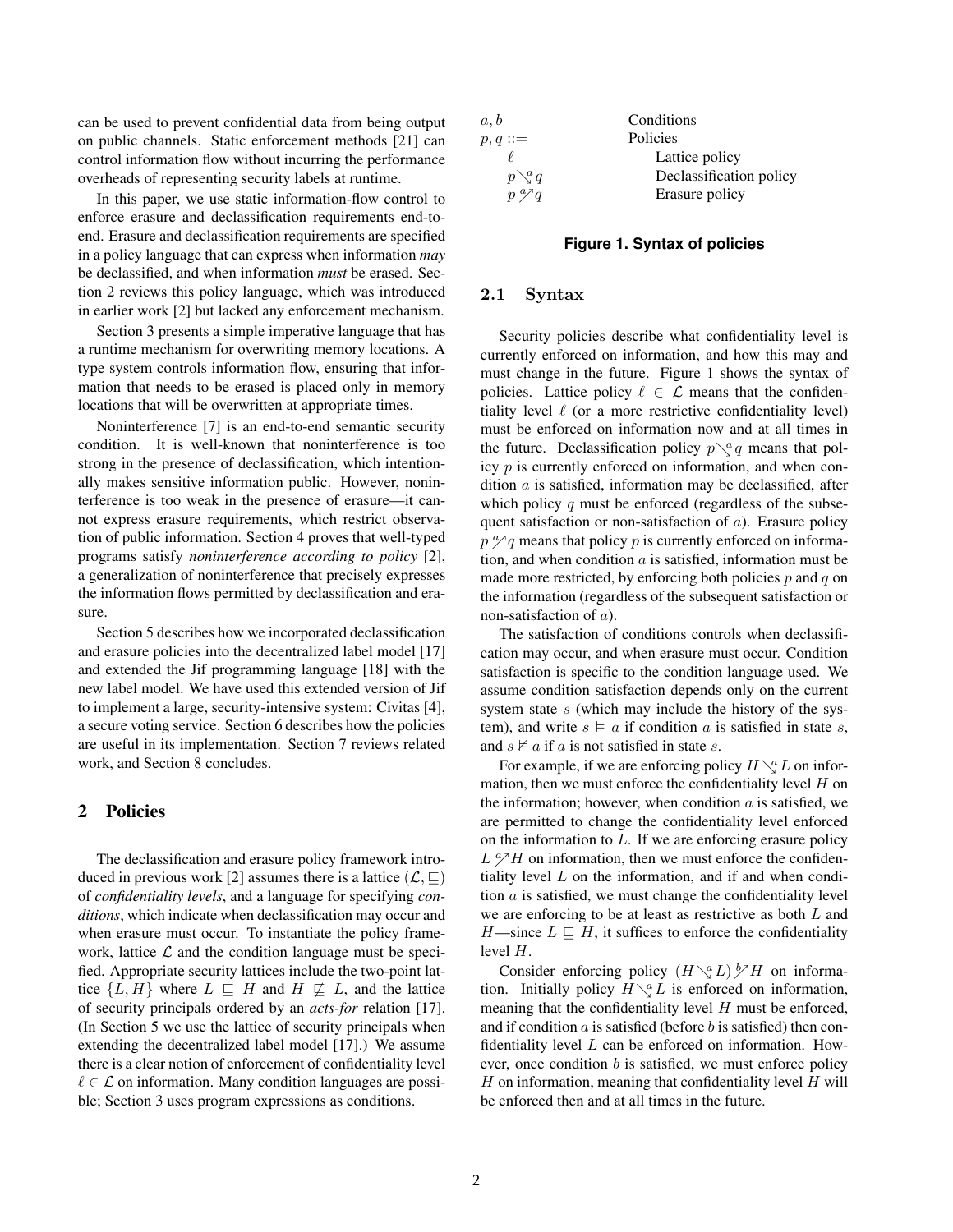$$
\frac{\text{req} \text{Frase}(p, s)}{\text{req} \text{Frase}(p \setminus_q^a p', s)} \qquad \frac{\text{req} \text{Frase}(p, s) \text{ or } s \vDash a}{\text{req} \text{Frase}(p \stackrel{\alpha}{p'} p', s)}
$$

### **Figure 2. Definition of** reqErase(p, s)

To see how these policies can capture the security requirements of applications, let us revisit the medical information website example from the introduction. A suitable policy for symptoms entered by the user could be session  $^{appEnd} \nearrow$ , where session is a confidentiality level allowing only the session client and server to read the information,  $\top$  is a confidentiality level so restrictive that it prevents the server from storing the information, and  $appEnd$ is a condition that is satisfied when the user has finished using the diagnosis application. Thus, the data entered by the user will initially have the confidentiality level session enforced on it. Once condition  $appEnd$  is satisfied, the confidentiality level  $\top$  must be enforced, implying that the data will be removed completely from the system. End-to-end enforcement of the policies will ensure that information derived from the user's symptoms will have the same policy, session  $^{appEnd}$ <sup> $\top$ </sup> enforced on it, or something more restrictive. Thus, any diagnoses derived from the user's symptoms must also have the confidentiality level  $\top$  enforced on them once  $appEnd$  is satisfied.

Condition satisfaction determines when policies mandate erasure. Since condition satisfaction is determined solely by the system state, we say that policy p *requires information erasure* in state s (or simply, *requires erasure* in state s), denoted  $reqEnase(p, s)$ , if there is a currently enforced erasure policy whose condition is satisfied. Figure 2 gives inference rules defining  $reqEnase(p, s)$ . Lattice policy  $\ell$  never requires erasure. Declassification policy  $p\mathcal{A}q$  requires erasure if subpolicy p (the policy currently enforced) requires erasure. Erasure policy  $p \, \frac{\alpha}{4} q$  requires erasure if subpolicy  $p$  requires erasure, or  $a$  is satisfied. If policy  $p$  is enforced on information, then we must ensure that in any state  $s$  such that  $p$  requires erasure in  $s$ , the information either is removed from the system, or has a suitably restrictive policy enforced on it.

#### 2.2 Semantics

Intuitively, the policies describe how the confidentiality of information may and must change as the system executes. We formalize this intuition by providing a semantics for policies.

The semantics of policy p in state s, denoted  $[p]_s$ , is a set of pairs of system states and confidentiality levels that describes what confidentiality levels may be enforced on information labeled  $p$  in state  $s$  as the system evolves from state s. If policy p is enforced on information in state s, and

 $(s', \ell') \in [p]_s$ , then by the time the system reaches state  $s'$  (in zero or more steps), confidentiality level  $\ell'$  may be enforced on the information.

$$
\llbracket \ell \rrbracket_s = \{ (s', \ell') \mid s \to^* s' \text{ and } \ell \sqsubseteq \ell' \}
$$

$$
\llbracket p \searrow^a q \rrbracket_s = \llbracket p \rrbracket_s \cup \bigcup \{ \llbracket q \rrbracket_{s'} \mid s \to^* s' \text{ and } s' \vDash a \}
$$

$$
\llbracket p \not\supseteq q \rrbracket_s = \llbracket p \rrbracket_s \cap \left( \{ (s', \ell) \in \llbracket p \rrbracket_s \mid [s, s'] \nvdash a \} \cup \bigcup \{ \llbracket q \rrbracket_{s''} \mid s \to^* s'' \text{ and } [s, s'') \nvdash a \} \right)
$$

#### **Figure 3. Semantics for policies**  $[p]_s$

Figure 3 defines the semantics  $[p]_s$ . We assume that the relation  $\rightarrow$  over system states describes atomic transitions of the system, and denote the reflexive transitive closure of this relation as  $\rightarrow^*$ .

The semantics for confidentiality level  $\ell$  allow any confidentiality level at least as restrictive as  $\ell$  to be enforced at all times in the future.

The semantics of declassification policy  $p \setminus q q$  is a superset of the semantics of policy  $p$ . The semantics capture the intuition that when the condition is satisfied, the information may be declassified, and after declassification, policy  $q$  is enforced on the declassified information. If  $p$  permits enforcing confidentiality  $\ell$  in state s', then  $p \setminus q q$  also permits it, and in addition, permits policy  $q$  to be enforced on information, starting in any state s' such that  $s' \vDash a$ .

By contrast, the semantics of erasure policy  $p \, \frac{\alpha}{4} q$  in state s is a subset of the semantics of  $p$  in  $s$ . The intuition is that policy  $p$  is enforced while condition  $a$  is not satisfied, and once condition  $a$  is satisfied, the information is made more restricted by enforcing both policies  $p$  and  $q$ . We write  $[s, s'] \not\vDash a$ , where  $s \to^* s'$ , to mean that condition a is not satisfied in any state from  $s$  to  $s'$  inclusive:

$$
[s, s'] \nvDash a \triangleq \forall s''.\ (s \rightarrow^* s'' \land s'' \rightarrow^* s') \Rightarrow s'' \nvDash a.
$$

Similarly, we use  $[s, s') \not\vDash a$ , to mean that condition a is not satisfied in any state from  $s$  up to but not including, state  $s'$ :

$$
[s, s') \not\vDash a \triangleq
$$
  
\n
$$
\forall s'' \ldotp (s \rightarrow^* s'' \land s'' \rightarrow^* s' \land s'' \neq s') \Rightarrow s'' \not\vDash a.
$$

### 2.3 Relabeling judgment

We can define a *relabeling judgment*  $a_0, \ldots, a_k \vdash p \leq q$ such that if  $a_0, \ldots, a_k \vdash p \leq q$  then, assuming conditions  $a_0, \ldots, a_k$  are all satisfied, information labeled with policy  $p$  can safely be relabeled with policy  $q$ . That is, enforcing  $q$  on the information is consistent with policy  $p$ . Any such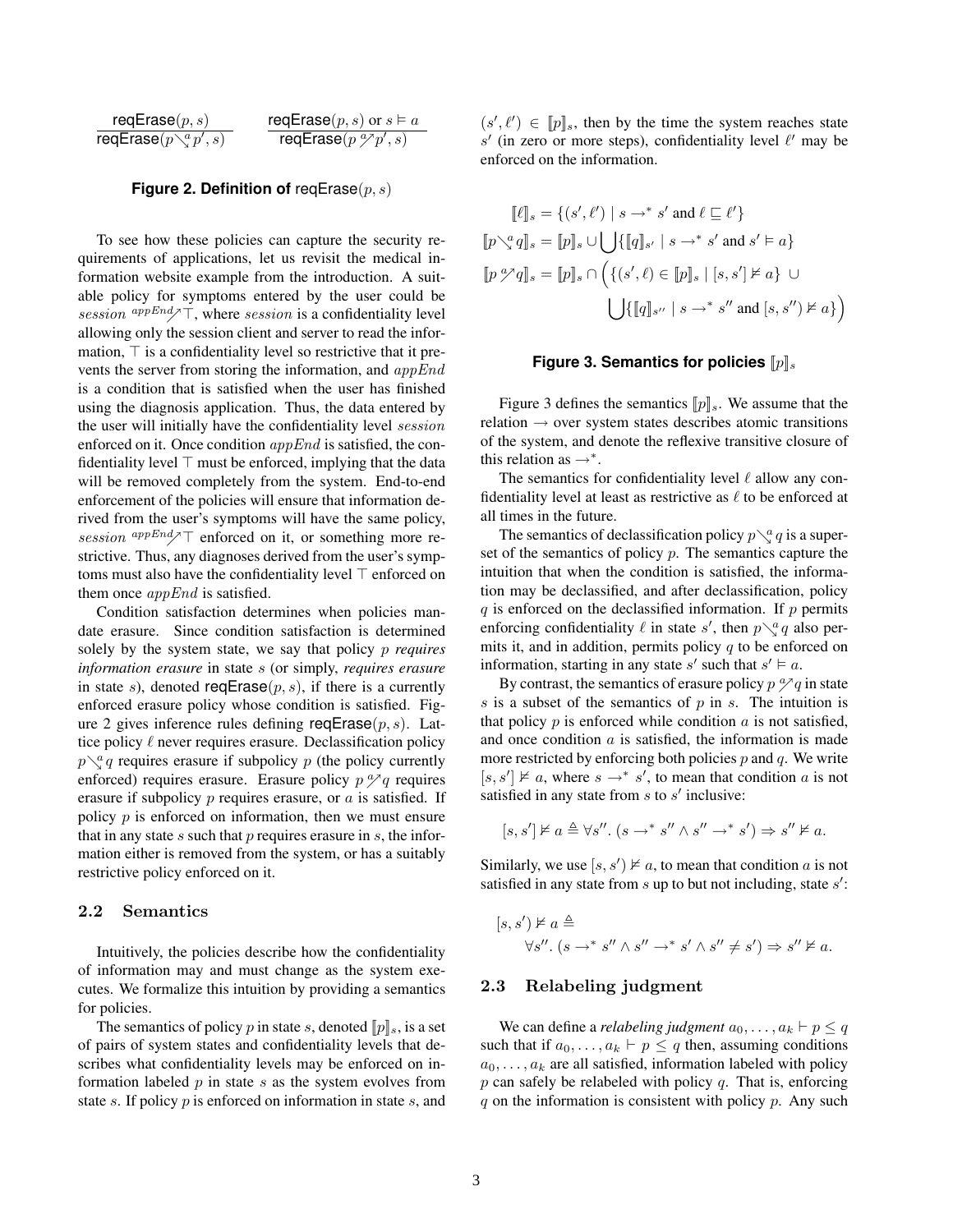relabeling judgment should be sound with respect to the semantics, and we require the following property to hold.

**Property 1 (Soundness)** *If*  $a_0, \ldots, a_k \vdash p \leq q$  *then for all states s*, *such that*  $\forall i \in 0..k$ *.*  $s \models a_i$ *, we have*  $[q]_s \subseteq [p]_s$ *.* 

A sound relabeling judgment serves as a syntactic approximation of the policy semantics. Inference rules for a relabeling judgment, and a proof of soundness, are given in the companion technical report [3]. In the following section, we use the relabeling judgment in the type system to enforce policies syntactically, without reference to policy semantics.

Other sound syntactic approximations of the policy semantics are possible. In earlier work [2] we introduced a sound relabeling relation parameterized on the current state of the system. This permits reasoning about the subsequent execution of the system, in addition to the conditions satisfied in the current system state.

# 3 Language

In this section we present a simple imperative language,  $IMP<sub>E</sub>$ , that incorporates declassification and erasure policies. The language has runtime mechanisms for erasure and declassification, and a type system to control the flow of information. In Section 4, we show that these together suffice to enforce declassification and erasure policies.

### 3.1 Syntax

| $e ::=$                                                       | Expressions              |  |  |  |  |
|---------------------------------------------------------------|--------------------------|--|--|--|--|
| $\boldsymbol{n}$                                              | Integer literal          |  |  |  |  |
| $\boldsymbol{x}$                                              | Variable                 |  |  |  |  |
| $e_0 \oplus e_1$                                              | Binary operation         |  |  |  |  |
| $c ::=$                                                       | Commands                 |  |  |  |  |
| skip                                                          | $No$ -op                 |  |  |  |  |
| $x := e$                                                      | Assignment               |  |  |  |  |
| $c_0$ ; $c_1$                                                 | Sequence                 |  |  |  |  |
| if e then $c_0$ else $c_1$                                    | Selection                |  |  |  |  |
| while $e$ do $c$                                              | Iteration                |  |  |  |  |
| x := declassify $(e, p_f$ to $p_t$ using $e_0, \ldots, e_k$ ) |                          |  |  |  |  |
|                                                               | Guarded declassification |  |  |  |  |
|                                                               |                          |  |  |  |  |

#### **Figure 4. Syntax of IMP**<sub>E</sub>

Figure 4 presents the syntax of  $IMP<sub>E</sub>$ . We assume there is a countable set of variables Vars. Language expressions include integer literals  $n \in \mathbb{Z}$ , and variables  $x \in Vars$ . The metavariable ⊕ ranges over total binary operations on integers.

Conditions of policies in  $IMP<sub>E</sub>$  are simply expressions. A condition is satisfied when it evaluates to a non-zero value. For example, if policy  $H\setminus\{x+3}L$  is enforced on information, that information may be declassified when expression  $x + 3$  is non-zero.

The commands are standard, with the exception of declassification. The *guarded declassification* command  $x :=$ declassify(*e*,  $p_f$  to  $p_t$  using  $e_0, \ldots, e_k$ ) evaluates expression  $e$ , and assigns the result to variable  $x$ , provided that expression  $e_i$  evaluates to a non-zero value, for all  $0 \leq i \leq k$ . If there is some  $e_i$  that evaluates to zero, declassification fails. The expressions  $e_i$  are conditions that must be satisfied for the declassification to occur. The guarded declassification command allows the type system to check that, assuming all conditions  $e_i$  are satisfied, information labeled  $p_f$  can safely be relabeled  $p_t$ , and allows the operational semantics to ensure that conditions  $e_i$  are indeed satisfied when declassification occurs. The type system and runtime mechanisms for enforcing declassification are discussed further in Sections 3.2 and 3.3.

#### 3.2 Operational semantics

A *memory*  $\sigma$  is a map from variables to integers, and is thus a function from *Vars* to  $\mathbb{Z}$ . We write  $\sigma(e)$  for the result of evaluating expression e using memory  $\sigma$ , that is, using  $\sigma(x)$  as the value of each variable x that occurs in e. We write  $\sigma[x \mapsto v]$  for the memory that maps variable x to integer v, and otherwise behaves exactly as  $\sigma$  does.

A *configuration* is a pair of a command c and memory σ, written  $\langle c, \sigma \rangle$ . A configuration fully describes the system state. Since policy conditions are expressions, the satisfaction of a condition depends only on the memory of the current configuration. For brevity, we thus write reqErase( $p, \sigma$ ) instead of reqErase( $p, \langle c, \sigma \rangle$ ).

We assume there is a *typing context* that indicates what policy should be enforced on information stored in each variable. A typing context  $\Gamma$  is a function from *Vars* to policies, and  $\Gamma(x)$  is the policy that must be enforced on information stored in variable  $x$ . The typing context does not change during execution: a variable  $x$  always has the same policy  $\Gamma(x)$  enforced on it.

Figure 5 presents the operational semantics for  $IMP<sub>E</sub>$ , showing how configurations are updated as commands execute. The enforcement of policies relies on two runtime mechanisms, embodied in the operational semantics. The first is runtime overwriting of variables to enforce erasure; the second is runtime checking of conditions for declassification. Except for these two mechanisms, the operational semantics of the language are standard.

Overwriting variables. IMP<sub>E</sub> enforces erasure by setting the contents of a variable to zero whenever the pol-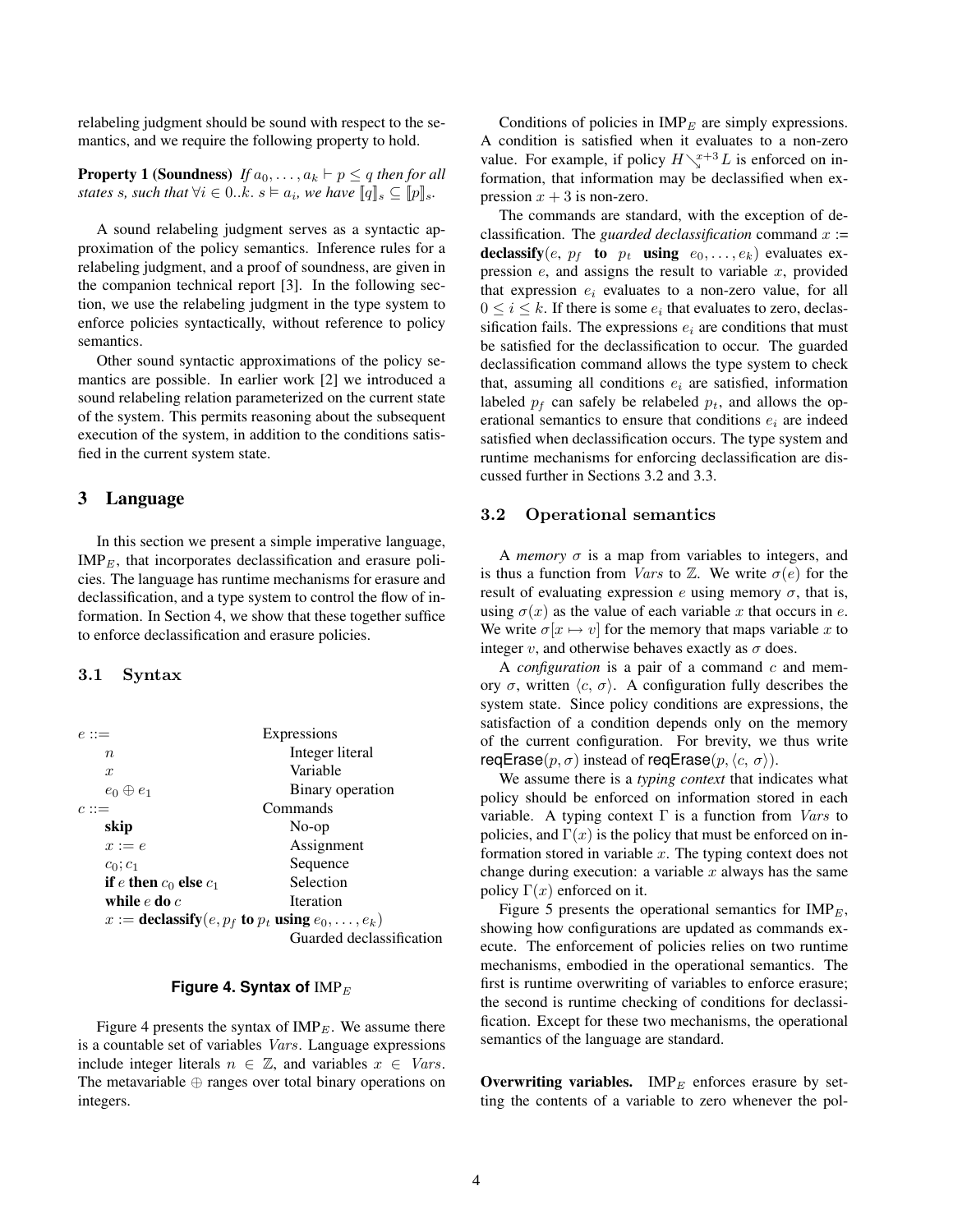OS-SKIP  
\nOS-ASKIP  
\nOS-ASKIN  
\nOS-REQUENCE  
\n
$$
\sigma' = update(\sigma, x, \sigma(e))
$$
  
\n $\langle c_0, \sigma \rangle \rightarrow \langle c'_0, \sigma' \rangle$   
\n $\langle c_0, \sigma \rangle \rightarrow \langle c'_0, \sigma' \rangle$   
\nOS-IF  
\nOS-WHILE  
\nOS-WHILE  
\n $i = \begin{cases} 0 & \text{if } \sigma(e) \neq 0 \\ 1 & \text{if } \sigma(e) = 0 \end{cases}$   
\n $\langle \mathbf{if } e \text{ then } c_0 \text{ else } c_1, \sigma \rangle \rightarrow \langle c_i, \sigma \rangle$   
\nOS-DECLASSIFY  
\n $v = \begin{cases} \sigma(e) & \text{if } \forall i \in 0..k. \space \sigma(e_i) \neq 0 \\ \text{if } \forall i \in 0..k. \space \sigma(e_i) \neq 0 \\ \text{if } \forall i \in 0..k. \space \sigma(e_i) \neq 0 \\ \text{if } \forall i \in 0..k. \space \sigma(e_i) \neq 0 \\ \text{if } \forall i \in 0..k. \space \sigma(e_i) \neq 0 \\ \text{if } \forall i \in 0..k. \space \sigma(e_i) \neq 0 \\ \text{if } \forall i \in 0..k. \space \sigma(e_i) \neq 0 \\ \text{if } \forall i \in 0..k. \space \sigma(e_i) \neq 0 \\ \text{if } \forall i \in 0..k. \space \sigma(e_i) \neq 0 \\ \text{if } \forall i \in 0..k. \space \sigma(e_i) \neq 0 \\ \text{if } \forall i \in 0..k. \space \sigma(e_i) \neq 0 \\ \text{if } \forall i \in 0..k. \space \sigma(e_i) \neq 0 \\ \text{if } \forall i \in 0..k. \space \sigma(e_i) \neq 0 \\ \text{if } \forall i \in 0..k. \space \sigma(e_i) \neq 0 \\ \text{if } \forall i \in 0..k. \space \sigma(e_i) \neq 0 \\ \text{if } \forall i \in 0..k. \space \sigma(e_i) \neq 0 \\ \text{if } \forall i \in 0..k. \space \sigma(e_i) \neq 0 \\ \text{if } \forall i \in 0..k. \space \sigma(e_i) \neq 0 \\ \text{if }$ 

$$
\begin{aligned}\n\left(0 & \text{if } \exists i \in 0..k. \ \sigma(e_i) = 0\n\end{aligned}\right.\n\quad\n\begin{aligned}\n\left(x := \text{declassify}(e, p_f \text{ to } p_t \text{ using } e_0, \ldots, e_k), \sigma\right) \to \langle \text{skip}, \sigma' \rangle\n\end{aligned}
$$

### **Figure 5. Operational semantics of IMP**<sub>E</sub>

 $update(\sigma, x, v) =$ 

$$
\begin{cases} \text{} \text{} & \text{if } \text{req} \text{}(\Gamma(x), \sigma) \\ \text{} & \text{if } \text{req} \text{}(\Gamma(x), \sigma) \end{cases}
$$

and

$$
erasure(\sigma) = \bigsqcup_{i \in \omega} \sigma_i
$$

where  $\sigma_0 = \sigma$ , and

$$
\sigma_{i+1} = \lambda x \in Vars. \begin{cases} 0 & \text{if } \text{req} \in \text{rase}(\Gamma(x), \sigma_i) \\ \sigma_i(x) & \text{otherwise} \end{cases}
$$

and  $\bigsqcup_{i\in\omega}\sigma_i$  denotes the least upper bound of the chain  $\sigma_0 \sigma_1 \sigma_2 \ldots$  under the ordering  $\sqsubseteq$ , where

$$
\sigma' \sqsubseteq \sigma'' \triangleq \forall x \in \text{Vars. } \sigma'(x) = \sigma''(x) \lor \sigma''(x) = 0
$$

**Figure 6.**  $update(\sigma, x, v)$  and  $erasure(\sigma)$ 

icy for the variable requires information erasure. Policy p requires information erasure when  $reqErase(p, \sigma)$  holds, where  $\sigma$  is the current memory. For example, policies  $L^{x\geq 0}$  H and  $(L^{x=3}$  H  $\setminus$  U both require information erasure if  $\sigma(x) = 3$ . Since conditions are expressions, a condition may become satisfied when the memory is updated. The operational semantics for commands that update memory (assignment and declassification) use the utility function  $update(\sigma, x, v)$  to overwrite variables, defined in Figure 6. The function  $update(\sigma, x, v)$  takes memory  $\sigma$ , variable x, and integer v, and, provided policy  $\Gamma(x)$  does not require erasure, returns  $\text{erasure}(\sigma[x \mapsto v])$ . The utility function  $\text{erasure}(\sigma)$  checks for each variable y if policy  $Γ(y)$  requires erasure given the memory  $σ$ ; if so, it overwrites variable  $y$  with the value zero. Overwriting  $y$  changes the memory, and thus may trigger the overwriting of other variables.

The function  $\text{erasure}(\sigma)$  is defined for all memories  $\sigma$ , and it provably overwrites variables as required: if  $\sigma' =$ erasure( $\sigma$ ) then for all variables x, reqErase( $\Gamma(x)$ ,  $\sigma'$ ) implies  $\sigma'(x) = 0$ .

Runtime mechanism for declassification. Declassification of information can occur only when appropriate conditions are satisfied. For example, policy  $H \setminus \mathbb{R}^{>0}$  L allows information to be declassified to  $L$  when the expression  $x > 0$  is non-zero, that is, when x is positive. The operational semantics for a guarded declassification command, x := declassify(e,  $p_f$  to  $p_t$  using  $e_0, \ldots, e_k$ ), evaluates  $e$  and assigns the result to variable  $x$  provided the expressions  $e_0, \ldots, e_k$  all evaluate to non-zero values. If one or more expressions  $e_i$  evaluate to zero, then declassification fails, and variable  $x$  is updated with the constant value zero. (Other reasonable semantics include leaving the value of  $x$ )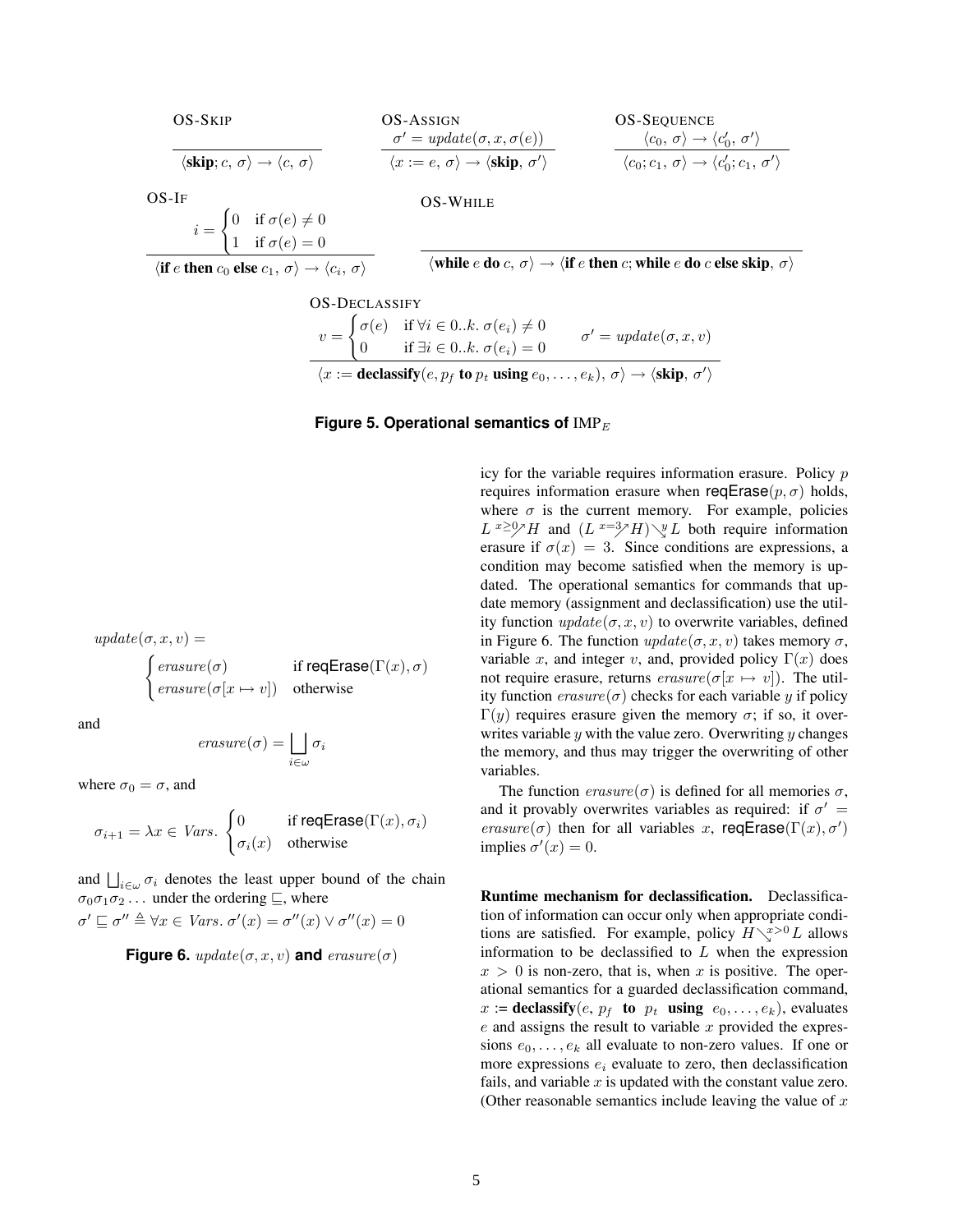unchanged, or stopping execution.)

For example, if the policy  $H\setminus^{\text{bar}>0}L$  is enforced on variable foo, then the command

quux := **declassify**(foo,  $H \searrow^{\text{bar}>0} L$  to L using bar > 0)

will successfully declassify the contents of foo only if the expression  $bar > 0$  evaluates to a non-zero value.

The use of runtime mechanisms to aid in the enforcement of declassification and erasure policies allows simpler static enforcement mechanisms. The policies can be enforced without these runtime mechanisms, but would require either more complex static enforcement, or less expressive conditions. See Section 7 for more discussion on this tradeoff.

### 3.3 Type system

The runtime mechanisms of  $IMP<sub>E</sub>$  ensure that declassification only occurs if appropriate conditions are satisfied, and that variables are overwritten when their policies require erasure. However, the runtime mechanisms alone are not sufficient to ensure that erasure and declassification policies are enforced. What prevents information with erasure policy  $L \mathcal{D} H$  from being stored in a variable x that has policy  $L$  enforced on it? Information in variable  $x$  has low security enforced on it, and is not necessarily overwritten when condition  $a$  is satisfied. Similarly, what prevents information with policy  $H$  from being stored in a variable with policy  $H\setminus^a L$  enforced on it, and then subsequently (and incorrectly) being declassified?

The type system of  $IMP<sub>E</sub>$  restricts information flow within a program, ensuring that appropriate policies are enforced on information at all times. The type system restricts both explicit flows, where information flows from direct assignments to variables, and implicit flows [5], where information flows via the program's control structure. The type system does not restrict timing or termination channels.

The typing judgment  $pc$ ,  $\Gamma \vdash c$  com means that command c is well-typed under typing context  $\Gamma$  and program counter policy pc. The program counter policy is used to restrict implicit flows. It is an upper bound on the policies of information that may have influenced the value of the program counter, and so is an upper bound on the information that may be gained by knowing that command  $c$  is executed. The typing judgment  $\Gamma \vdash e : p$  exp means that under typing context Γ, policy *p* is an upper bound on the policies of information that may be gained by evaluating expression e.

Figure 7 presents inference rules for these typing judgments. The rules track and restrict the flow of information within a program. For example, the rule T-ASSIGN for an assignment  $x := e$  ensures that information that may be revealed by evaluating expression  $e$  is allowed to flow to variable  $x \rvert \rvert p_e \leq \Gamma(x)$ , and that information that may be revealed by learning the assignment is executed is also allowed to flow to variable  $x \rvert p c \leq \Gamma(x)$ ).

All the inference rules for the judgments  $pc, \Gamma \vdash c$  com and  $\Gamma \vdash e$ : p exp are standard for information-flow security type systems, with the exception of the rule for guarded declassification, T-DECLASSIFY. A guarded declassification command  $x :=$  declassify(e,  $p_f$  to  $p_t$  using  $(e_0, \ldots, e_k)$  declassifies information with policy  $p_f$  to policy  $p_t$ . Rule T-DECLASSIFY requires that  $p_f$  can be relabeled  $p_t$  assuming conditions conditions  $e_0, \ldots, e_k$  are satisfied  $(e_0, \ldots, e_k \vdash p_f \leq p_t)$ . Rule T-DECLASSIFY also requires that the declassified information is allowed to be stored in  $x \rvert p_t \leq \Gamma(x)$ , that the information gained by knowing the declassification occurred can flow to  $x \rvert p c \leq \Gamma(x)$ ), and that the information gained by evaluating  $e$  is bounded above by policy  $p_f$  ( $\Gamma \vdash e : p_f$  exp).

There is a flow of information from the conditions  $e_0, \ldots, e_k$  to the variable x. The operational semantics for a guarded declassification will assign the result of evaluating e into x only if all conditions  $e_0, \ldots, e_k$  evaluate to non-zero values. Thus, the value of the variable  $x$  after the declassification command may reveal information about the value of the conditions. The typing rule for declassification, T-DECLASSIFY, tracks this information flow by requiring  $\Gamma(x)$  to be an upper bound on the information that may be gained by knowing if condition  $e_i$  was satisfied ( $\Gamma \vdash e_i : \Gamma(x)$  exp).

### 3.3.1 Well-formed contexts

A variable x is overwritten when  $\Gamma(x)$ , the policy enforced on  $x$ , requires erasure. Thus, if satisfaction of condition  $e$ can cause policy  $\Gamma(x)$  to require erasure, there is information flow from  $e$  to  $x$ . To track and control this information flow, we restrict the typing contexts that may be used.

For all variables x, we require that policy  $\Gamma(x)$  is welltyped, written  $\Gamma \vdash \Gamma(x)$  pol. Any policy that is used as a program counter policy in the proof of a typing judgment  $pc, \Gamma \vdash c$  com must also be well-typed. The inference rule for well-typed policies is given in Figure 7. It requires that if condition  $e$  may cause policy  $p$  to require erasure, then  $p$ is an upper bound on the information that may be obtained by evaluating  $e(\Gamma \vdash e : p \exp)$ .

The recursively defined function eraseConds $(p)$  returns the set of expressions that may cause policy  $p$  to require erasure. That is,  $reqErase(p, \sigma)$  if and only if there is some condition  $e \in \text{eraseConds}(p)$  such that  $\sigma(e) \neq 0$ .

In addition, typing contexts are restricted to prevent infinite chains of variables  $x_0, x_1, \ldots$ , such that the overwriting of variable  $x_i$  depends on the value of variable  $x_{i+1}$ . For example, this restriction prevents a variable  $x$  having policy  $L^{x=0}$  H. This restriction makes it easier to track information flows that occur due to overwriting, and simplifies both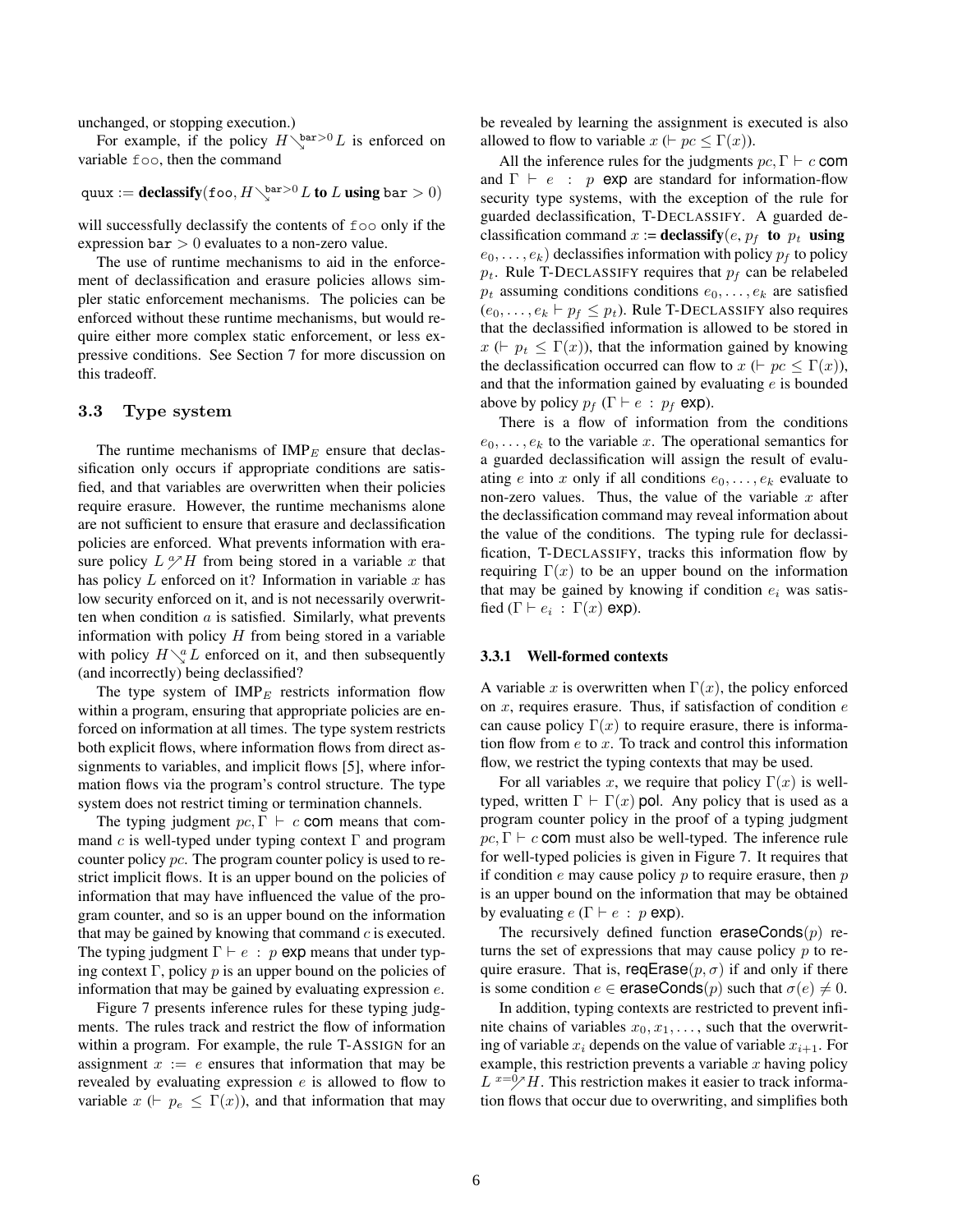| T-Skip                                                                                                 | <b>T-ASSIGN</b>                                                                                            |  | <b>T-SEQUENCE</b>                                                                              |                                                                      |  |  |  |
|--------------------------------------------------------------------------------------------------------|------------------------------------------------------------------------------------------------------------|--|------------------------------------------------------------------------------------------------|----------------------------------------------------------------------|--|--|--|
|                                                                                                        | $\Gamma \vdash pc$ pol $\Gamma \vdash e : \Gamma(x)$ exp $\vdash pc \leq \Gamma(x)$ $\Gamma \vdash pc$ pol |  |                                                                                                | $pc, \Gamma \vdash c_0$ com $pc, \Gamma \vdash c_1$ com              |  |  |  |
| $pc, \Gamma \vdash$ skip com                                                                           | $pc, \Gamma \vdash x := e$ com                                                                             |  |                                                                                                | $pc, \Gamma \vdash c_0; c_1$ com                                     |  |  |  |
| $T-IF$                                                                                                 | <b>T-WHILE</b>                                                                                             |  |                                                                                                |                                                                      |  |  |  |
| $\Gamma \vdash e : p_e \exp p c', \Gamma \vdash c_0 \text{ com } p c', \Gamma \vdash c_1 \text{ com }$ |                                                                                                            |  | $\Gamma \vdash e : p_e \exp p c', \Gamma \vdash c \text{ com}$                                 |                                                                      |  |  |  |
| $\vdash pc \leq pc'$ $\vdash p_e \leq pc'$ $\Gamma \vdash pc$ pol                                      |                                                                                                            |  | $\Gamma \vdash p c$ pol $\vdash pc \leq pc'$ $\vdash p_e \leq pc'$                             |                                                                      |  |  |  |
| $pc, \Gamma \vdash$ if e then $c_0$ else $c_1$ com                                                     |                                                                                                            |  | $pc, \Gamma \vdash$ while e do c com                                                           |                                                                      |  |  |  |
|                                                                                                        | <b>T-DECLASSIFY</b>                                                                                        |  |                                                                                                |                                                                      |  |  |  |
|                                                                                                        | $\Gamma \vdash e : p_f \exp \vdash pc \leq \Gamma(x) \vdash p_t \leq \Gamma(x) \quad \Gamma \vdash pc$ pol |  |                                                                                                |                                                                      |  |  |  |
|                                                                                                        |                                                                                                            |  | $\forall i \in 0k.$ $\Gamma \vdash e_i : \Gamma(x)$ exp $e_0, \ldots, e_k \vdash p_f \leq p_t$ |                                                                      |  |  |  |
| $pc, \Gamma \vdash x :=$ declassify $(e, p_f \text{ to } p_t \text{ using } e_0, \ldots, e_k)$ com     |                                                                                                            |  |                                                                                                |                                                                      |  |  |  |
| T-VAL                                                                                                  | T-VAR                                                                                                      |  | T-OP                                                                                           |                                                                      |  |  |  |
|                                                                                                        |                                                                                                            |  |                                                                                                | $\Gamma \vdash e_0 : p_0$ exp $\Gamma \vdash e_1 : p_1$ exp          |  |  |  |
|                                                                                                        | $\vdash \Gamma(x) \leq p$                                                                                  |  |                                                                                                | $p_0 \leq p$ $p_1 \leq p$                                            |  |  |  |
| $\Gamma\vdash n$ : p exp                                                                               | $\Gamma \vdash x : p$ exp                                                                                  |  |                                                                                                | $\Gamma\vdash e_0\oplus e_1$ : p exp                                 |  |  |  |
| T-POL                                                                                                  |                                                                                                            |  | eraseConds( $\ell$ ) $\triangleq \emptyset$                                                    |                                                                      |  |  |  |
| $\forall e \in \text{eraseConds}(p)$ . $\Gamma \vdash e : p \text{ exp}$                               |                                                                                                            |  | eraseConds $(p\setminus q q) \triangleq$ eraseConds $(p)$                                      |                                                                      |  |  |  |
| $\Gamma \vdash p$ pol                                                                                  |                                                                                                            |  |                                                                                                |                                                                      |  |  |  |
|                                                                                                        |                                                                                                            |  |                                                                                                | eraseConds $(p \cancel{a} q) \triangleq \{a\} \cup$ eraseConds $(p)$ |  |  |  |

# **Figure 7. Inference rules for typing judgments**  $pc, \Gamma \vdash c$  com,  $\Gamma \vdash e$  : p exp, and  $\Gamma \vdash p$  pol

security proofs and implementation of variable overwriting. We define the *overwrite dependency* relation  $\prec_{\Gamma}$  over variables such that  $x \prec_{\Gamma} y$  if changing the value of x may cause policy  $\Gamma(y)$  to require erasure. More formally,  $x \prec_{\Gamma} y$  if there is an expression e such that  $e \in \text{eraseConds}(\Gamma(y))$ and  $x$  appears in  $e$ .

Definition 1 (Well-formed typing context) *Typing context* Γ *is* well-formed *if the overwrite dependency relation*  $\prec_{\Gamma}$  *is well-founded and for all*  $x \in Vars$ ,  $\Gamma \vdash \Gamma(x)$  pol.

# 3.4 Example

Figure 8 shows a fragment of  $IMP<sub>E</sub>$  code that could be used to process a client request to the medical information website described in the introduction. For ease of presentation, we assume the existence of functions and strings.

The code first checks if the user has requested to exit the diagnosis application, and if so, sets variable appEnd and exits. Otherwise, the code gets the user's symptoms and uses them to produce a diagnosis, which would then be displayed to the user. Modulo the use of strings and functions, the code is well-typed, and the relevant parts of the typing context  $\Gamma$  are also shown in Figure 8.

The policy enforced on the user symptoms,  $\Gamma(\text{symp})$ , is  $session$ <sup>appEnd</sup><sup> $\sim$ </sup>T. As described in Section 2, session is

```
1 if ( userReqExit ) then
2 appEnd = 1; exit()
3 else
4 // get user's symptoms
5 symp := getUserSymptoms();
6 ...
7 // diagnosis
8 if (contains(symp, 'malaise') &&
9 contains(symp, 'fever') && ...)
10 then diag := 'Influenza'
11 else if ...
```

```
\Gamma(\text{symp}) = session \text{ } \mathsf{appEnd} \text{ } \mathcal{T}   \Gamma(\text{appEnd}) = session\Gamma(\texttt{diag}) = session \text{ } \text{supEnd} \wedge \top \quad \Gamma(\texttt{userRegExit}) = session
```
# **Figure 8. Medical information website example**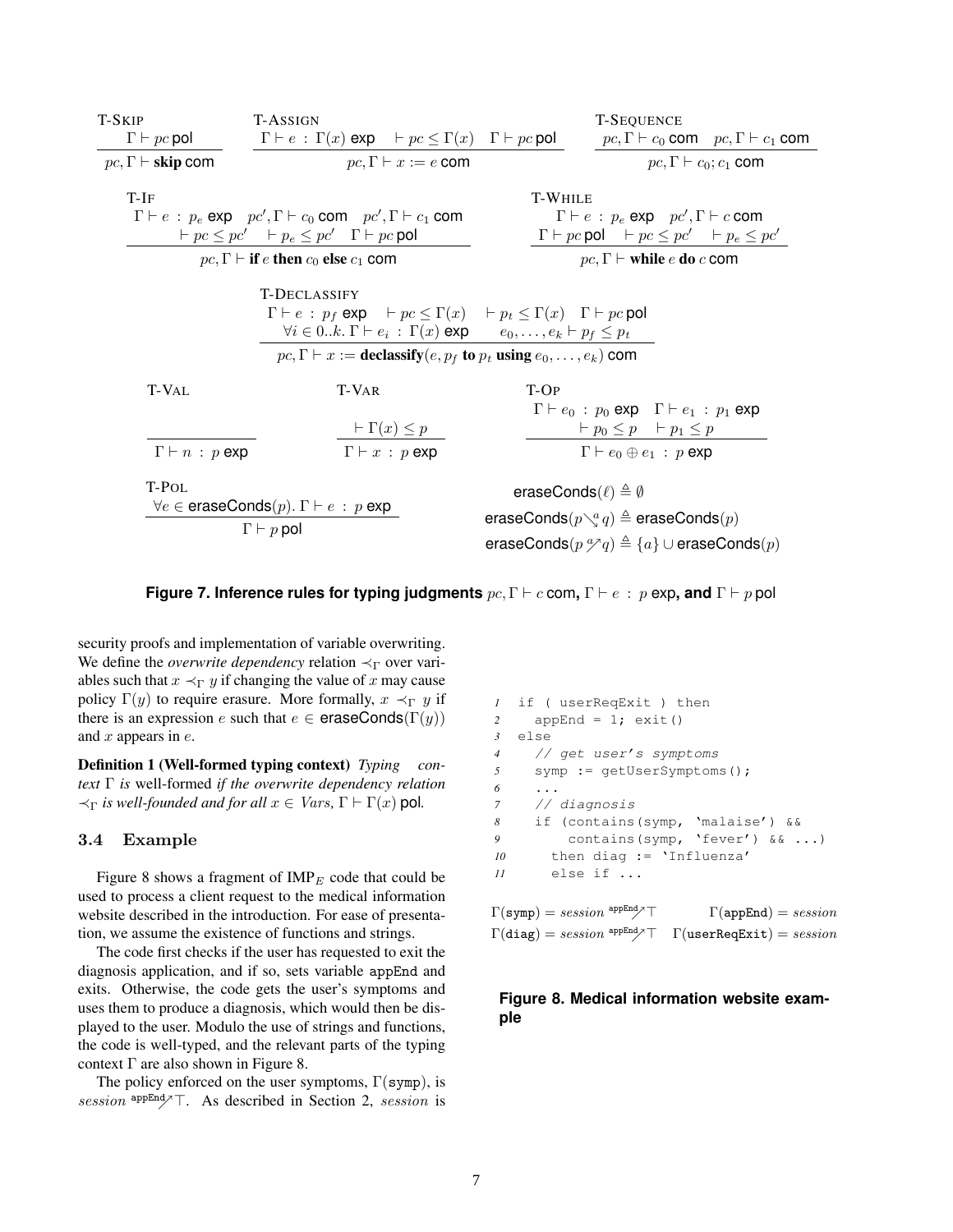a confidentiality level allowing only the session client and server to read the information, and  $\top$  is a confidentiality level so restrictive that it prevents the server from storing the information. There is an implicit flow of information from symp to diag, as symp is used in the conditional test on lines 8–9, and diag is assigned to in the body of the conditional. By typing rule T-IF, the program counter policy for the conditional's body must be at least as restrictive as  $\Gamma(\text{symp})$ . Similarly, by rule T-ASSIGN,  $\Gamma(\text{diag})$  must be as restrictive as that program counter policy. These constraints are satisfied by using policy  $\Gamma(\text{symp})$  as the program counter policy for the body of the conditional, since  $\Gamma(\text{symp}) = \Gamma(\text{diag}).$ 

The value of variable appEnd can cause policy  $session$ <sup>appEnd</sup> $\nearrow$  to require erasure. Indeed, when variable appEnd is set (line 2), variables symp and diag are overwritten. There is thus information flow from appEnd to symp and diag. The requirement for a well-formed typing context tracks this flow, and requires that  $\vdash \Gamma(\text{appEnd}) \leq$ Γ(symp) and  $\vdash$  Γ(appEnd)  $\leq$  Γ(diag), which are satisfied, as

$$
\Gamma(\text{append}) = session,
$$
  

$$
\Gamma(\text{symp}) = \Gamma(\text{diag}) = session \text{ } \text{append} \times \top,
$$

and

$$
\vdash \text{session } \leq \text{session } \text{appEnd} \text{--} \top.
$$

# 4 Security

The type system and runtime mechanisms of  $IMP<sub>E</sub>$  correctly enforce the security policies of Section 2.

### 4.1 Noninterference

Noninterference [7] is a well-known end-to-end semantic security condition which requires that secret inputs do not influence public outputs. A formal statement of noninterference depends on the definitions of secret input and public output. In this paper, we consider the secret input to be the contents of a single variable at the start of program execution, and the public output to be the values of some subset of variables during execution. To state noninterference formally, we define notions of observational equivalence of configurations, execution traces, and correspondences between traces.

The *observation level* of variable x is determined by the policy  $\Gamma(x)$  enforced on information stored in x. For policy p,  $\mathsf{obs}(p) \in \mathcal{L}$  is the confidentiality level that is currently enforced on information labeled  $p$ , defined in Figure 9. The observation level of variable x is  $obs(\Gamma(x))$ . Note that the observation level of a variable does not change during execution. The intuition is that a user with security clearance  $\ell$ is only able to see the contents of variables with an observation level bounded above by  $\ell$ . For example, if variable x has policy  $(H \setminus^a L)$   $\ntriangleright$  H enforced on it, the observation level of x is  $H$ , and a user with clearance  $L$  could not observe the contents of x. The policy  $(H\setminus^a L)$   $\cancel{\triangleright} H$  describes how the confidentiality of information stored in  $x$  may and must change as conditions are satisfied, but does not change the observability of the variable itself.

$$
\begin{aligned}\n\text{obs}(\ell) &\triangleq \ell \\
\text{obs}(p \searrow^a q) &\triangleq \text{obs}(p) \\
\text{obs}(p \not\sim q) &\triangleq \text{obs}(p)\n\end{aligned}
$$

### **Figure 9. Observation level**

Two configurations  $\langle c, \sigma \rangle$  and  $\langle c', \sigma' \rangle$  are *observationally equivalent at level*  $\ell$ , written  $\langle c, \sigma \rangle \approx_{\ell} \langle c', \sigma' \rangle$ , if all variables that are observable at level  $\ell$  have the same value in both memories. Observational equivalence is implicitly parameterized on the typing context Γ. More formally,  $\langle c, \sigma \rangle \approx_{\ell} \langle c', \sigma' \rangle$  if and only if for all  $x \in Vars$ , if  $\textsf{obs}(\Gamma(x)) \subseteq \ell$  then  $\sigma(x) = \sigma'(x)$ . Intuitively, if  $\langle c, \sigma \rangle \approx_{\ell} \langle c', \sigma' \rangle$ , then a user with security clearance  $\ell$  is unable to distinguish these two configurations by examining the contents of the memory. However, a user may be able to distinguish two executions of the program starting from  $\langle c, \sigma \rangle$  and  $\langle c', \sigma' \rangle$ , by observing the sequences of configurations that each execution produces. This motivates the definition of traces, and correspondences between traces.

A *trace* τ is a (finite or infinite) sequence of configurations  $\tau = \langle c_0, \sigma_0 \rangle \langle c_1, \sigma_1 \rangle \dots$  such that  $\langle c_{i-1}, \sigma_{i-1} \rangle \rightarrow$  $\langle c_i, \sigma_i \rangle$  for all  $i \in \mathbb{N}$  such that  $0 < i < |\tau|$ , where  $|\tau|$  denotes the length of trace  $\tau$ . We write  $\tau[i]$  to refer to the *i*th configuration in the trace  $\tau$ .

We use *correspondences* [1] between traces to indicate which states appear equivalent to an observer that sees first one trace, then the other. A correspondence  $R$  is a relation over the natural numbers. If  $R$  is a correspondence for traces  $\tau_1$  and  $\tau_2$ , and  $(i, j) \in R$ , we will use it to mean that  $\tau_1[i]$  and  $\tau_2[j]$  look the same to a given observer. Formally, a correspondence R between traces  $\tau_1$  and  $\tau_2$  is a subset of  $\mathbb{N} \times \mathbb{N}$  such that

- 1. (Completeness) either  $\{i \mid (i, j) \in R\} = \{i \in \mathbb{N} \mid i <$  $|\tau|$  or  $\{j \mid (i, j) \in R\} = \{j \in \mathbb{N} \mid j < |\tau'| \}$ ; and
- 2. (Initial configurations) if  $|R| > 0$  then  $(0, 0) \in R$ ; and
- 3. (Monotonicity) for all  $(i, j) \in R$  and  $(i', j') \in R$ , if  $i < i'$  then  $j \le j'$ ; and, symmetrically, if  $j < j'$  then  $i \leq i'.$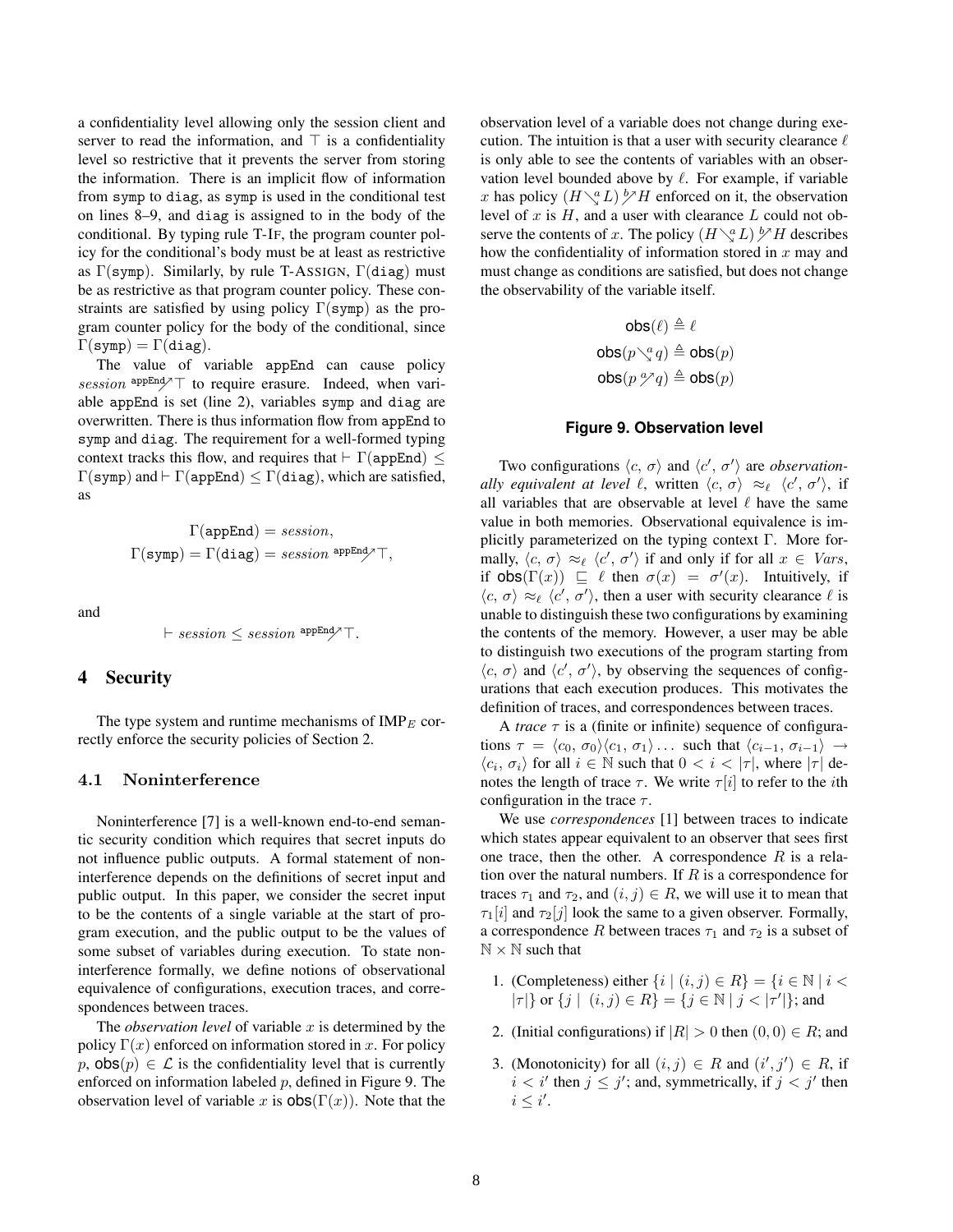This definition ensures that a correspondence covers all configurations in at least one of  $\tau$  or  $\tau'$ , and if both traces are non-empty, then the initial configurations in the traces correspond to each other. The monotonicity requirement implies that the observer observes each trace as it executes, and time moves only forward.

Correspondences are both timing and termination insensitive, implicitly assuming that an observer cannot directly observe atomic transitions, and cannot detect if an execution has terminated. The definition can be refined to provide timing and/or termination sensitivity. Termination sensitivity is achieved by strengthening completeness to require that the correspondence covers all configurations in both  $\tau$  and  $\tau'$ , and that no configuration in  $\tau$  or  $\tau'$  corresponds to an infinite set of configurations. Timing sensitivity is achieved by strengthening the definition so that every configuration in  $\tau$ and  $\tau'$  corresponds to exactly one other configuration. Timing sensitivity implies an observer is able to observe each time step, and entails termination sensitivity.

Having defined traces, correspondences, and observational equivalence of configurations, we can now state noninterference. A command is noninterfering at level  $\ell$  for variable  $x$ , if input supplied in the variable  $x$  at the beginning of the program has no observable effect for a user with security clearance  $\ell$ , watching the execution of the system:

Definition 2 (Noninterference) *A command* c *with typing context*  $\Gamma$  *is* noninterfering at level  $\ell$  for variable x *if for all integers*  $v_1, v_2 \in \mathbb{Z}$ *, all memories*  $\sigma$ *, and all traces*  $\tau_1$  *and*  $\tau_2$  *such that*  $\tau_i[0] = \langle c, \text{update}(\sigma, x, v_i) \rangle$  *for*  $i \in \{1, 2\}$ *, there exists a correspondence*  $R$  *for*  $\tau_1$  *and*  $\tau_2$  *such that for all*  $(i, j) \in R$ ,  $\tau_1[i] \approx_{\ell} \tau_2[j]$ .

The definition of noninterference relies on a typing context Γ, used in the definition of observational equivalence. For brevity, we omit mention of  $\Gamma$  when clear from context.

Noninterference is too strong in the presence of declassification, which intentionally makes secret information public. Noninterference cannot express erasure requirements, which make publicly observable information less observable. Motivated by these shortcomings of noninterference, we defined noninterference according to policy.

### 4.2 Noninterference according to policy

*Noninterference according to policy* [2] is a semantic security condition that generalizes noninterference, and allows precise reasoning about the observability of information as it undergoes declassification and erasure.

Noninterference according to policy is defined in terms of the policy semantics, presented in Section 2. The intuition behind the policy semantics is that if information in state s has policy  $p$  enforced on it, then when the system enters state  $s'$ , the information (or anything derived

or influenced by it) should be observable at level  $\ell$  only if  $(s', \ell) \in [p]_s$ . Noninterference according to policy makes this intuition precise. Here, we specialize the definition of noninterference according to policy for  $IMP<sub>E</sub>$  programs.

### Definition 3 (Noninterference according to policy) *A*

*command* c *with typing context* Γ *is* noninterfering according to policy for variable x *if for all integers*  $v_1, v_2 \in \mathbb{Z}$ , *all memories*  $\sigma$ , *memories*  $\sigma_1$  =  $update(\sigma, x, v_1)$  *and*  $\sigma_2 = update(\sigma, x, v_2)$ , and all traces  $\tau_1$  and  $\tau_2$  *such that*  $\tau_i[0] = \langle c,\,\sigma_i\rangle$  for  $i\in\{1,2\}$ , there exists a correspondence *R* for  $\tau_1$  *and*  $\tau_2$  *such that for all*  $(i, j) \in R$ *, for all*  $\ell \in \mathcal{L}$ *, if*  $(\tau_1[i], \ell) \notin [\![\Gamma(x)]\!]_{\langle c, \sigma_1 \rangle}$  and  $(\tau_2[j], \ell) \notin [\![\Gamma(x)]\!]_{\langle c, \sigma_2 \rangle}$ , then  $\tau_1[i] \approx_{\ell} \tau_2[j].$ 

Like noninterference, noninterference according to policy places restrictions on whether information input in variable  $x$  is observable by a user during the execution of the program. However, whereas noninterference required all corresponding configurations to be observationally equivalent at a fixed level  $\ell$ , noninterference according to policy is more precise, and requires corresponding configurations to be observationally equivalent at confidentiality levels determined by the semantics of the policy enforced on the input. Thus, noninterference according to policy reflects how the observability of input may change during the execution of the system, as declassifications and erasures occur.

Noninterference according to policy generalizes noninterference. In particular, if the policy enforced on a variable  $x$  indicates that information will never be observable at a confidentiality level  $\ell$ , then noninterference according to policy for variable x implies noninterference at level  $\ell$  for variable  $x$ . For example, a program that is noninterfering according to policy and takes input in variable  $x$  with policy  $H$  enforced on it, will never declassify the input to level  $L$ , and thus is noninterfering at level  $L$  for  $x$ . The following theorem states this formally.

Theorem 1 *For all commands* c*, typing contexts* Γ*, and variables* x*, if* c *is noninterfering according to policy for variable*  $x$ *, then for all confidentiality levels*  $\ell$  *such that for all memories*  $\sigma$ ,  $\ell \notin \{\ell' \mid (s, \ell') \in [\![\Gamma(x)]\!]_{\langle c, \sigma \rangle} \}$ , c is nonin*terfering at level*  $\ell$  *for variable x.* 

The central result of this paper is that the type system and runtime mechanisms of  $IMP<sub>E</sub>$  suffice to enforce erasure and declassification policies. Thus, any well-typed  $\emph{IMP}_{E}$ program is noninterfering according to policy.

Theorem 2 *For all typing contexts* Γ *and commands* c*, if* Γ *is well-formed, and*  $pc, \Gamma \vdash c$  **com** *for some policy*  $pc$ *, then for all variables*  $x \in Vars$ *, c is noninterfering according to policy for variable* x*.*

The proof of Theorem 2 is given in the companion techinical report [3]. It uses Pottier and Simonet's noninterference proof technique [20].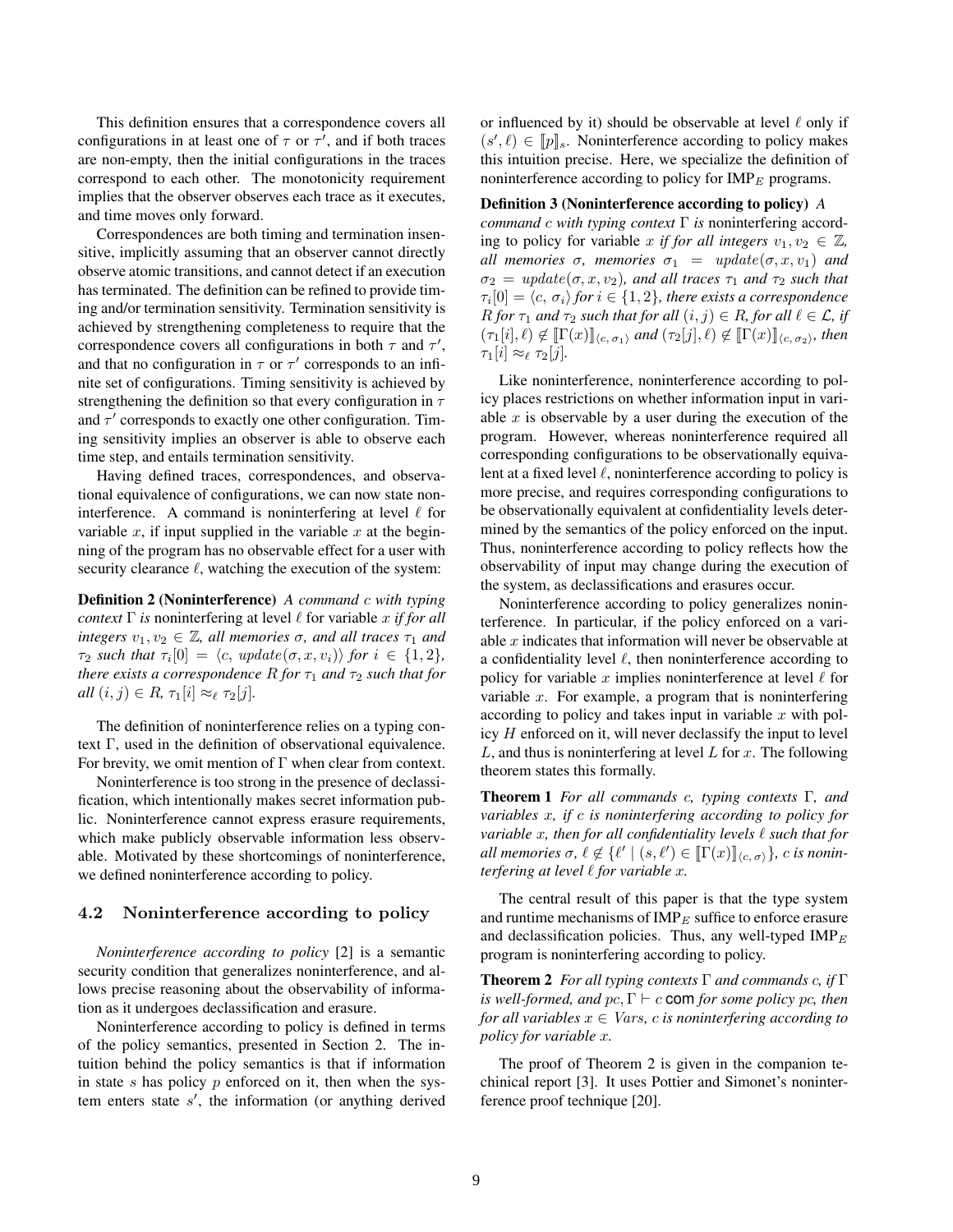### 5 To Jif and beyond

The Jif programming language [18] extends Java [8] with information-flow control, allowing security policy annotations on program variables and method signatures. In this section, we describe how we extended Jif with declassification and erasure policies, and mechanisms to enforce these policies. The resulting language is called  $Jif_E$ .

# 5.1 Decentralized label model

Security policies in Jif are from the *decentralized label model* (DLM) [17]. In DLM labels, security principals declare confidentiality and integrity restrictions on information. The *reader policy*  $o \rightarrow r$  means that the principal o owns the policy, and allows principal  $r$  to learn, or read, information; the *writer policy*  $o \leftarrow w$  is also owned by principal  $o$ , who allows principal  $w$  to influence, or write, information.<sup>1</sup> A *label* consists of conjunctions  $(L)$  and disjunctions  $(\square)$  of reader and writer policies. Within a label, different principals may declare different restrictions, making the DLM suitable for reasoning about security in the presence of mutual distrust between principals. Variable types and method signatures in Jif may be annotated with labels. A *labeled type* is a pair of a base type (a primitive type or class) and a label.

We extended the DLM to allow principals to specify confidentiality restrictions using declassification and erasure policies. That is, declassification and erasure policies may now appear in reader policies on the right of the arrow.

The base lattice of confidentiality levels is the set of security principals, which is closed under conjunction  $( \wedge )$ and disjunction  $(\vee)$  [14, 24], and so forms the necessary lattice structure. For example, the reader policy  $Alice \rightarrow$  $(Bob \vee Chuck) \nrightarrow Bob$  is owned by Alice, who requires the erasure policy  $(Bob \vee Chuck) \nightharpoonup Bob$  to be enforced. The erasure policy initially allows Bob or Chuck to read information, but once a is satisfied, only Bob may read it.

Instead of security principals, we could have used the decentralized labels as the base lattice. This would allow labels such as  $(Alice \rightarrow Bob) \setminus {^a}(Chuck \rightarrow Dave)$ . However, this approach runs counter to the philosophy of decentralization, because it prevents different principals from declaring their own declassification and erasure requirements.

For the condition language, we allow a restricted class of expressions: *access path expressions* of type condition, and negations of these access path expressions. The type condition is a new primitive type with two values: true and false. Expressions of type condition may

be cast to boolean, and vice versa. An access path expression is an expression of the form  $r.f_1$ .... $f_n$ , where  $r$  is a local variable, the special variable this, or a class name; each  $f_i$  is a field; and all path elements other than the last are declared final. Immutability of path elements is needed for sound reasoning about conditions within the type system.

### 5.2 Syntax and semantics

 $Jif_E$  extends Jif's syntax and runtime system to incorporate the guarded declassification syntax and runtime erasure mechanisms of Section 3.

 $Jif_E$  contains the new guarded declassification expression **declassify** $(e, L_f$  **to**  $L_t$  **using**  $e_0, \ldots, e_k$ ), where  $L_f$  and  $L_t$  are labels, and each expression  $e_i$ is of type condition. The expression is evaluated by first evaluating  $e$  to a value  $v$ , then evaluating each  $e_i$  in turn; if any  $e_i$  evaluates to false, then an UnsatisfiedConditionException is thrown; otherwise, the expression evaluates to  $v$ . If the evaluation of  $e$  or any  $e_i$  results in an exception, the declassification expression also results in the exception. As in the typing rule for declassification in Figure 7, type checking ensures that  $L_f$  may be relabeled  $L_t$  under the assumption that all conditions  $e_i$  are satisfied.

Note that Jif already provides a mechanism for *selective declassification* [16, 15, 19], whereby a declassification that weakens or removes a policy owned by principal o requires o's authority. By contrast, guarded declassification does not require the authority of any principal, since given a reader policy  $o \rightarrow (p \setminus q)$ , the principal o has already stated that information may be declassified when condition  $a$  is satisfied. In Jif<sub>E</sub>, selective declassification and guarded declassification coexist as separate and independent mechanisms.

To enforce erasure policies, Jif $_E$  ensures that a variable or location that has label  $L$  enforced on it is overwritten whenever any erasure policy in  $L$  requires it. For example, if a location has the label  $\{Alice \rightarrow (Bob \text{ this.f} \geq Chuck) \sqcap$  $Dave \rightarrow (Alice \text{ this.o.d} \rightarrow \top)$ } enforced on it, then the location is overwritten whenever either this.f or this.o.d evaluates to true. When a location or variable is overwritten, its contents are replaced with an appropriate default value. Thus, numeric locations are overwritten with zero, and reference locations are overwritten with null. Section 5.4 describes the runtime mechanisms used to achieve this. This erasure mechanism is analogous to the erasure mechanism of  $IMP<sub>E</sub>$ , which overwrites variables if the policy enforced on the variable requires erasure.

#### 5.2.1 Interaction with Java and Jif features

Jif is intended for practical information-flow control. It supports a large subset of Java's language features, and pro-

<sup>&</sup>lt;sup>1</sup>The mnemonic for arrow direction in reader and writer policies is that in a reader policy  $o \rightarrow r$ , information may flow *to* principal r, whereas in a writer policy  $o \leftarrow w$ , information may flow *from* principal w.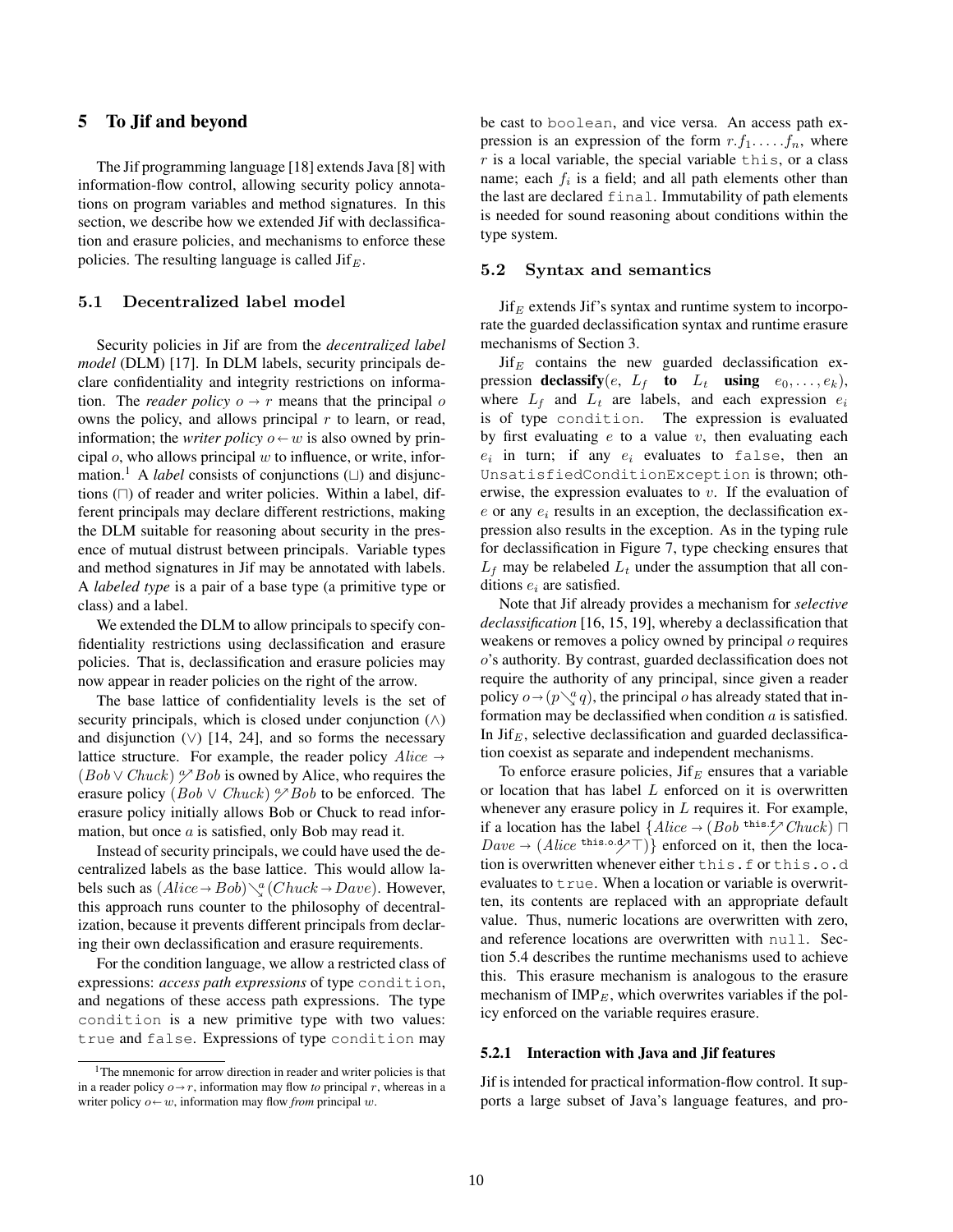vides additional features such as dynamic labels, constant arrays, and class and method polymorphism, needed for building real applications. The erasure enforcement mechanism of  $IMP<sub>E</sub>$  needs careful adaptation for these language features.

Final fields and variables. In Java, fields, local variables, and formal arguments can be marked final, meaning their value will not change after initialization. To respect the finality of variables and locations,  $\text{Jif}_{E}$  requires that final variables and fields cannot be overwritten. The label L enforced on a final field or variable must not contain any erasure policies, and if L contains a dynamic label (see below), then the dynamic label must not contain any erasure policies. This ensures that label L never requires erasure.

Arrays. Jif allows different labels to be enforced on the elements of an array and the array itself. If the label enforced on the elements of an array requires erasure, the array is overwritten with appropriate default values; the length of the array is not altered. Jif supports *constant arrays*, whose elements cannot be modified after initialization. As with final fields, labels on elements of constant arrays must never require erasure.

Dynamic labels. Jif can represent labels at runtime and treat labels as first-class values. The primitive type label is the type of runtime labels, and Jif permits runtime comparisons of dynamic labels. Jif $_E$  extends the runtime representation of labels to permit declassification and erasure policies to also be represented at runtime. We introduce a new kind of label, to reason about runtime labels that may require erasure. The primitive type elabel is used for dynamic labels that may require erasure. Only dynamic labels of type elabel may contain erasure policies; a dynamic label of type label cannot contain erasure policies. Thus, the labels of final fields, final variables, and elements of constant arrays, may refer to dynamic labels of type label, but may not refer to dynamic labels of type elabel. The type label can be cast to elabel, but not vice versa. The restriction that only elabels may contain erasure policies also simplifies backwards compatibility of  $Jif_E$  with Jif.

Polymorphism. Jif provides polymorphism for the labels of method arguments. For example, the method signature double ${a}$  sine(double ${Alice \rightarrow Bob}$ ) states that the label on the value returned is the same as the label of the actual argument a, which can be no more restrictive than  ${Alice \rightarrow Bob}$ . In Jif method bodies, the label of a formal argument is a polymorphic label, representing the label of actual argument, and bounded above by the argument label specified in the signature. However, because actual arguments may require erasure during the method body execution, we need to know what label to enforce on formal arguments in the method body. Thus, in  $Jif_E$ , method bodies assume that the label of a formal argument is simply the argument label bound specified in the signature. This is sound, but not as permissive as Jif, and effectively removes argument label polymorphism. However, it is not overly restrictive: we successfully implemented a remote voting system in 14,000 lines of Jif<sub>E</sub> code, as discussed in Section 6.

Jif also supports polymorphic classes, permitting classes to be parameterized on labels and principals.<sup>2</sup> Jif<sub>E</sub> extends the class parameters to allow parameters of type elabel.

# 5.3 Information flow

Jif's existing type-system tracks information flow. As discussed in Section 3, condition satisfaction can itself be used as a covert storage channel. Jif $<sub>E</sub>$  extends Jif's type</sub> system to soundly track this potential information flow.

Condition satisfaction affects whether the expression declassify(*e*,  $L_f$  to  $L_t$  using  $e_0, \ldots, e_k$ ) declassifies *e* or throws an UnsatisfiedConditionException.  $\text{Jif}_E$ requires that the label of each  $e_i$  is no more restrictive than label  $L_t$ .

Condition satisfaction may also cause variables and locations to be overwritten. Jif<sub>E</sub> tracks these information flows analogously to the IMP<sub>E</sub> policy typing judgment  $\Gamma \vdash p$  pol.  $Jif_E$  requires that whenever a label L is declared in a program, for any erasure policy  $p \nless q$  that occurring in L, the label of expression e must be no more restrictive than L.  $Jif_E$  also requires that if  $lbL$  is a dynamic label that occurs in  $L$ , then the value  $\Delta$ b $\Delta$  must be no more restrictive than L. So, if  $e$  is a condition that appears in  $lb$ , then the label of  $e$  is no more restrictive than  $lb1$ , and thus no more restrictive than L.

### 5.4 Translation

The Jif compiler [18] is a source-to-source compiler, producing Java code as output. Jif programs rely on a small trusted runtime library, implemented in Java, that provides functionality such as runtime comparisons of labels. We extended the runtime library, and modified the source-tosource translation, to provide runtime support for erasure.

The key idea is that if a variable or location may need to be overwritten depending on the satisfaction of a condition  $a$ , then a listener is registered with condition  $a$ ; the listener is notified whenever the value of  $a$  changes, and the listener will overwrite the variable or location if necessary.

 $2$ Jif as of version 3.1 does not support Java generics, another form of class parameterization for polymorphism.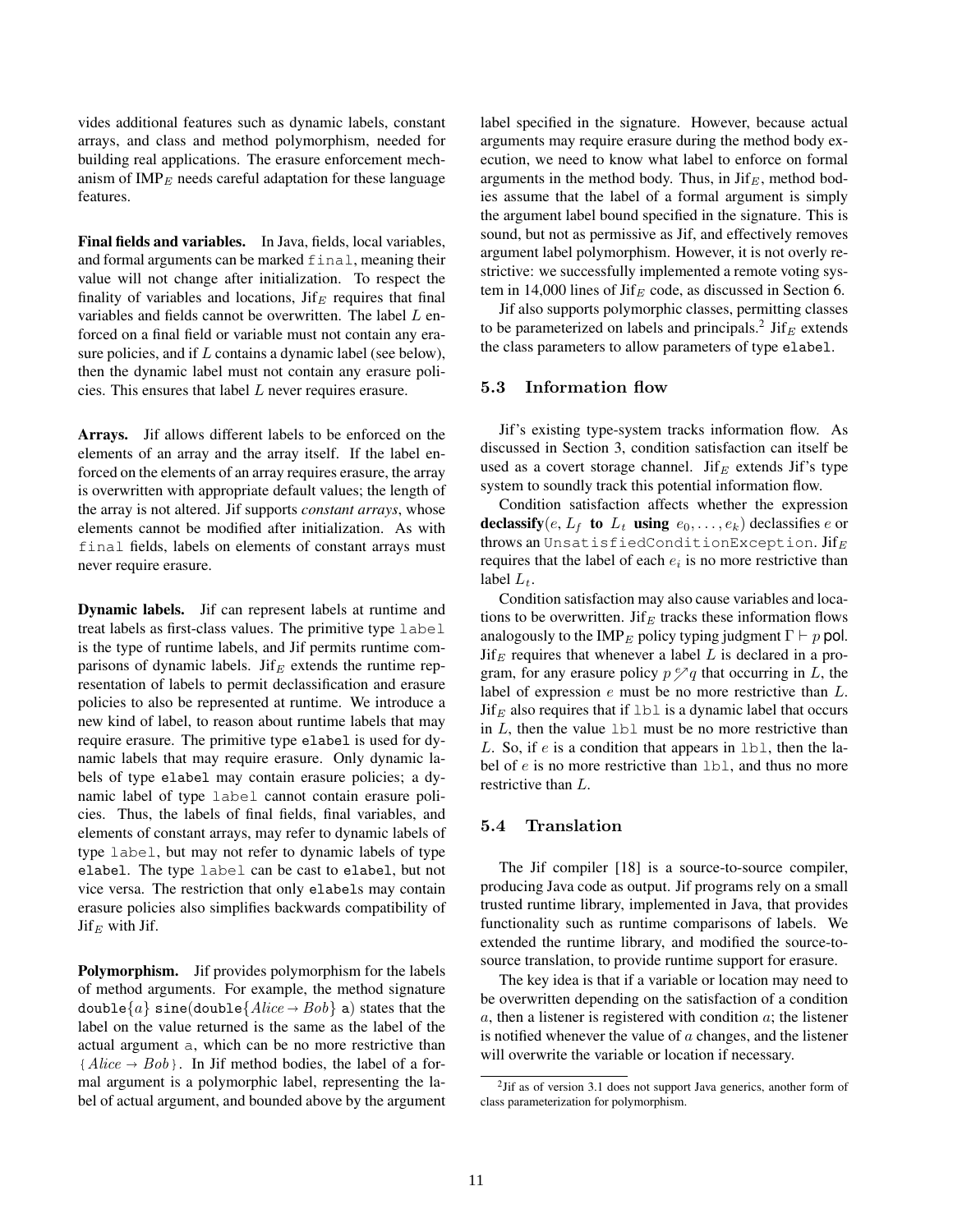If a local variable may need to be overwritten, then the translation moves the local variable to the heap, to allow a condition listener to access it, and overwrite it as needed.

Assignments to fields and local variables are translated to check that the variable or field does not currently require erasure. The combination of condition listeners and assignment checks ensures that whenever the label enforced on the variable or location requires erasure, the variable or location will be zero or null as appropriate.

Overwriting a variable or location of type condition may trigger the overwriting of other variables and locations. To ensure that updating a condition does not cause an infinite cascade of listener invocations, the type system of  $Jif_E$ requires that for all conditions  $a$ , the value of  $a$  cannot (directly or indirectly) control whether a needs to be overwritten. This is analogous to ensuring that the overwrite dependency relation  $\prec_{\Gamma}$  of Section 3 is well-founded.

# 6 Case study: Civitas

Using Jif<sub>E</sub>, we implemented Civitas [4], a practical, secure, remote voting system. The use of declassification and erasure policies in the implementation of Civitas help ensure that the system's security requirements are satisfied. This section discusses the experience of using  $\text{Jif}_{E}$  to implement Civitas.

Civitas guarantees strong security properties in the presence of a strong adversary. The design of Civitas refines a cryptographic voting scheme by Juels, Catalano, and Jakobsson [13]. The entities involved in a Civitas election include an election supervisor, voters, and *election authorities*, which are mutually distrusting entities that collaborate to run an election. A Civitas election has several phases.

- 1. *Setup.* The electoral roll is established and shared keys are generated.
- 2. *Registration.* Voters retrieve credentials from election authorities.
- 3. *Voting.* Voters vote using their credentials.
- 4. *Tabulation.* Election authorities tabulate the election results.

More details of the design and security assurances of Civitas are available in a recent publication [4].

Civitas is implemented in 14,000 lines of Jif $_F$  code, with about 8,000 additional lines of Java code to perform I/O and implement cryptographic operations. Declassification and erasure policies are used in four distinct places.

• *Generation of a shared key by authorities.* During setup, authorities engage in a protocol to generate a shared El Gamal key pair. Each authority generates a share of the key pair, and publishes a commitment to it. Each authority publishes its share of the public key, but only after all commitments are published.

The label  $\{A_i \rightarrow A_i\setminus\!allCommPosted} \perp; A_i \leftarrow A_i\}$ is used for authority  $A_i$ 's public key share. The declassification policy requires that initially the information is readable only by election authority  $A_i$ , and may be declassified to be readable by everyone (represented by the bottom principal ⊥) when condition allCommPosted is satisfied. Condition allCommPosted is a field of type condition. It is easy to check that this field is only updated once  $A_i$ has successfully retrieved all key commitments. The writer policy  $A_i \leftarrow A_i$  indicates that the key share was<br>influenced only by  $A_i$ influenced only by  $A_i$ .

• *Commit-reveal protocol by authorities.* During tabulation, the authorities jointly generate random bits, and each authority must believe that the bits are random. Each authority selects random bits, and publishes a commitment to these bits. Once all commitments are published, each authority reveals its bits, which can be combined to form a sequence of bits that all authorities agree are random.

Similar to the key shares, the label  $\{A_i\}$  $A_i\setminus a^{llBitsPosted} \perp; A_i \leftarrow A_i$  is used for authority  $A_i$ 's random bits. Condition allBitsPosted is a field of type condition, and it is easy to check that this field is only updated once  $A_i$  has been able to successfully retrieve all bit commitments.

- *Management of credential shares by authorities.* During registration, each authority generates a credential share for each voter. Each voter contacts each authority to retrieve his shares, combining them into a credential that can be used to vote. After delivering the share to the voter, the authority removes the share from the system. This helps ensure that the voter's anonymity is not violated should  $A_i$  be subsequently compromised. Authority  $A_i$  enforces the label  $\{A_i \rightarrow (A_i \text{ delivered} \neq \top) \setminus \text{deliveryReg} \perp; A_i \leftarrow A_i\}$  on each vector credential chara Condition delivery Req is satis voter credential share. Condition *deliveryReq* is satisfied when the voter has requested his credential share, and has authenticated himself to the authority. The satisfaction of this condition allows the declassification of the share. $3$  Any copies of the information that were not declassified must be erased when condition delivered is satisfied upon successful retrieval by the voter.
- *Management of voter credential shares by voting clients.* After voter  $V_j$  has retrieved all credential

<sup>&</sup>lt;sup>3</sup>Ideally, the declassification policy should allow the share to be readable only by the voter  $V_j$  it is intended for. In the protocol between authority  $A_i$  and  $V_j$ , each authenticates to the other, and they establish a shared key k; the credential share is sent to  $V_j$  encrypted with k. The reasoning supported by the DLM is not powerful enough to determine that information encrypted with k is readable only by  $A_i$  and  $V_i$ . Extending it to reason about the subtleties of cryptography would allow a more precise declassification policy, but is largely orthogonal to this work.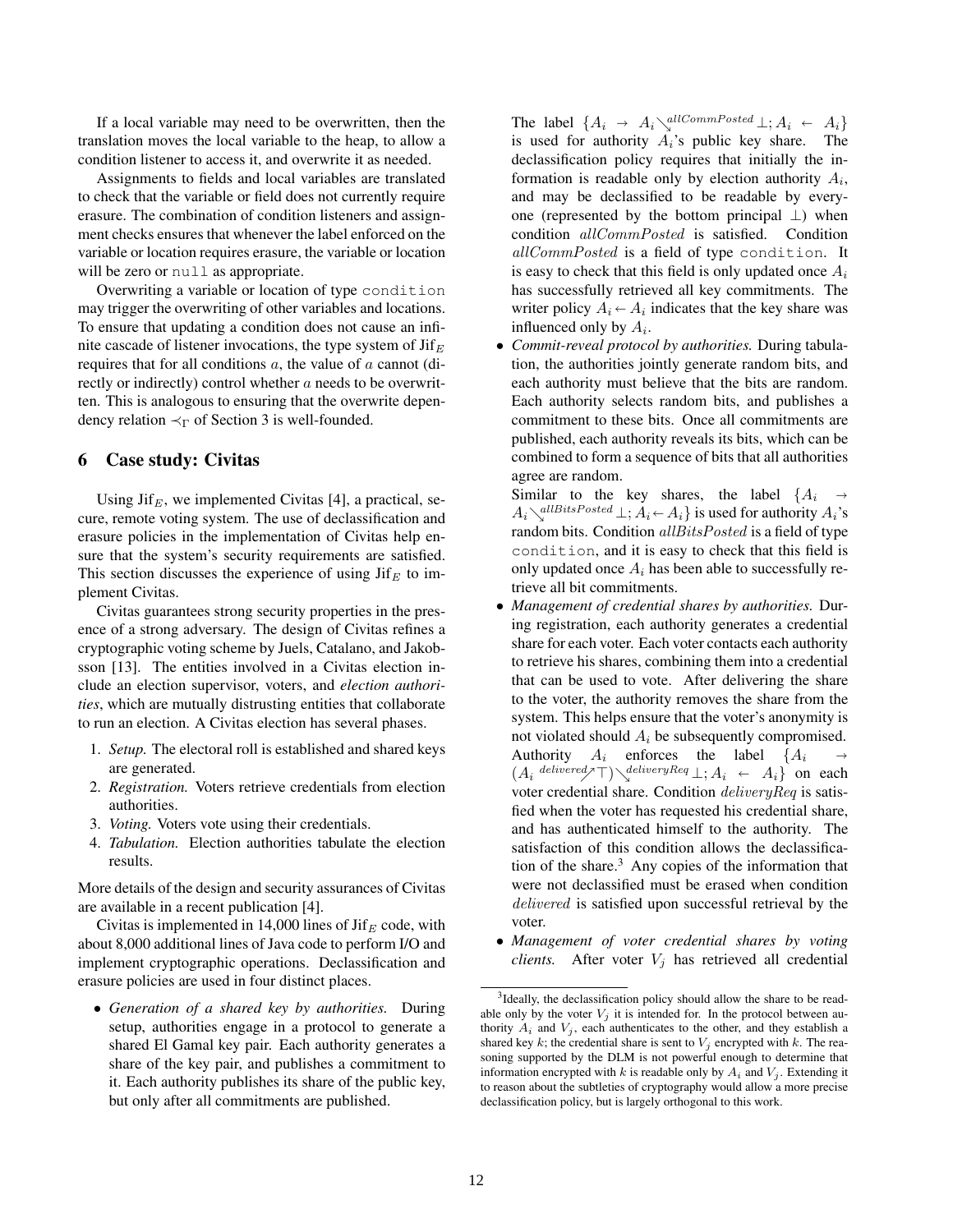shares from the authorities, he combines them into a single credential, which he then uses to vote, publishing it together with his ballot. After combining the shares, the voter deletes them, to remove any record of which authority provided which share.

The voter enforces on each credential share the label  $\{V_j \rightarrow (V_j \text{ postCombined} \top) \searrow combined \bot\}.$  Upon com-<br>hining the shares into a credential condition combined bining the shares into a credential, condition *combined* is satisfied, and the voter can declassify the credential to allow it to be published with his ballot. After combining shares, condition *postCombined* is satisfied, and undeclassified copies of the shares (or of information derived from them) are erased.

 $Jif_E$  allows complex declassification and erasure security requirements to be clearly and unambiguously declared on the data. In addition to stating what security must currently be enforced on the data, the policies limit how the data may be used in the future. The information flow analysis ensures that uses of the data conform to the declared security policies. This provides additional assurance that the Civitas implementation is correct. The policy annotations serve as a form of documentation, making complex information security requirements visible in the code itself.

### 7 Related work

The most closely related work is that of Hunt and Sands [12]. Concurrently with this work, they consider the enforcement of simple erasure policies of the form  $\ell \nearrow \ell'$ , where erasure is required at the end of a lexical scope. These policies are a restricted instantiation of the policy framework used here, where policies cannot be nested and the condition language is limited to specifying the end of lexical scopes. Using flow-sensitive typing contexts [11], Hunt and Sands present an elegant type system to enforce erasure policies; their system requires no runtime erasure mechanism.

Comparing our work to Hunt and Sands' highlights a tension between expressiveness of erasure conditions and ease of enforcement. Simpler condition languages are easier to reason about statically, and thus easier to enforce statically. Hunt and Sands' conditions are tied to lexical scopes, and it is straightforward to reason statically about when conditions are satisfied. By contrast, the condition language used in this work is program expressions: flexible, but difficult to reason about statically. Because it is difficult or impossible to know the value of an arbitrary expression at a given program point prior to execution, it is difficult to determine statically whether a policy will require erasure at that program point, and thus difficult to enforce erasure statically. Instead, we use a simple runtime mechanism to enforce erasure, an approach similar in spirit to hybrid type checking [6].

Although runtime mechanisms are used to help enforce erasure and declassification, information flow control in  $IMP<sub>E</sub>$  is static, using a type system to track and restrict the flow of information. Starting with Volpano, Smith and Irvine [25], type systems have proven successful in providing information flow control without the overhead of representing security labels at runtime; many of these type systems are surveyed by Sabelfeld and Myers [21], and Sabelfeld and Sands [22] discuss some of the recent type systems that consider declassification.

Hansen and Probst [10] consider information flow security in Java Card bytecode, and identify the utility of erasure policies in providing security assurance. They consider "simple erasure policies" of the form  $L^{end}/H$ , where end is a condition indicating the end of execution of the current program. They define a corresponding *simple erasure* security condition. They conjecture, but do not demonstrate, that simple erasure is straightforward to enforce.

Hansen and Probst [9] have also used erasure policies in secure dynamic program repartitioning. Secure program partitioning [26] is a technique to split data and code across a set of mutually distrusting hosts while guaranteeing security. Hansen and Probst consider repartitioning a program when the set of hosts changes dynamically, and use erasure policies to ensure that old copies of data are removed from the system when repartitioning occurs. Hansen and Probst do not describe how to enforce the erasure policies. Søndergaard's subsequent master's thesis [23] discusses the trusted runtime components required to enforce these erasure policies, but does not implement them.

Sabelfeld and Sands [22] consider different aspects of declassification, and propose four semantic principles for declassification, three of which are applicable to erasure. Noninterference according to policy satisfies *semantic consistency* and *conservativity*, but does not satisfy *nonocclusion* precisely because, as Hunt and Sands [12] point out, the policies address *when*, but not *what*, information is erased and declassified.

# 8 Conclusion

In this paper we have shown how to enforce erasure requirements end-to-end in language-based settings. Erasure requirements are specified in a flexible and powerful policy framework [2] that can also express declassification requirements. The policies express when information may be declassified, and when information must be erased.

We have proved that an information-flow control type system, in conjunction with a runtime mechanism for erasure, can enforce the erasure and declassification policies in IMP<sub>E</sub>, a simple imperative language. Well-typed IMP<sub>E</sub> programs satisfy *noninterference according to policy* [2].